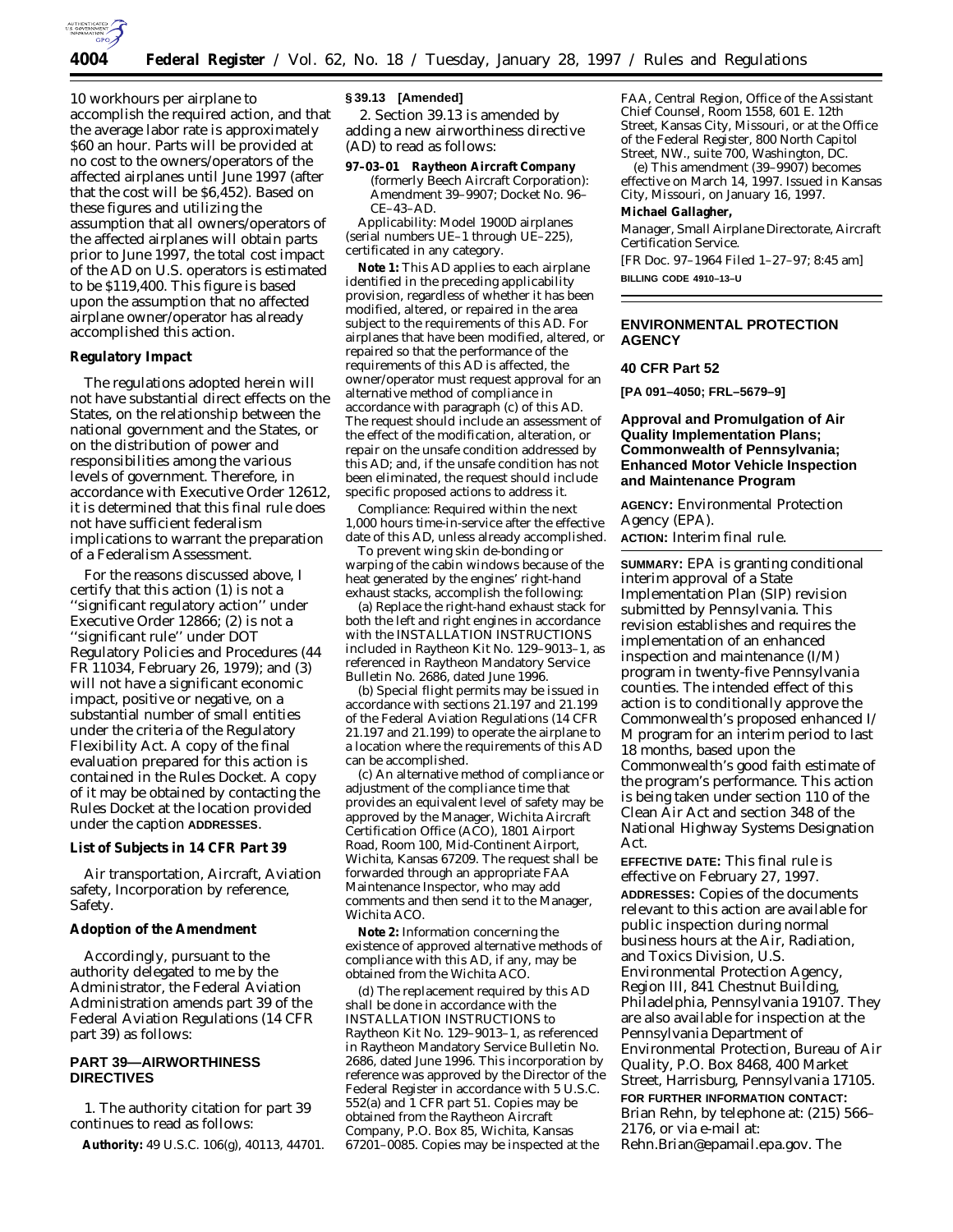mailing address is U.S. EPA Region III, 841 Chestnut Street, Philadelphia, PA, 19107.

#### **SUPPLEMENTARY INFORMATION:**

- I. Table of Contents
- II. Background
- III. Public Comments/Response to Comments
- IV. Final Rulemaking Action
- V. Conditional Interim Approval
- VI. Further Requirements for Final Approval
- VII. Administrative Requirements
	- A. Executive Order 12866
	- B. Regulatory Flexibility Act
	- C. Unfunded Mandates Act
	- D. Submission to Congress & the General
	- Accounting Office
	- E. Petitions for Judicial Review

#### **II. Background**

On October 3, 1996 (61 FR 51638), EPA published a notice of proposed rulemaking (NPR) for the Commonwealth of Pennsylvania. The NPR proposed conditional interim approval of Pennsylvania's enhanced inspection and maintenance program, submitted to satisfy the applicable requirements of both the Clean Air Act (CAA) and the National Highway Safety Designation Act (NHDSA). The formal SIP revision was submitted by the Pennsylvania Department of Environmental Protection on March 22, 1996.

As described in that document, the NHSDA directs EPA to grant interim approval for a period of 18 months to approvable I/M submittals under this Act. The NHSDA also directs EPA and the states to review the interim program results at the end of that 18-month period, and to make a determination as to the effectiveness of the interim program. Following this demonstration, EPA will adjust any credit claims made by the state in its good faith effort, to reflect the emissions reductions actually measured by the state during the program evaluation period. The NHSDA is clear that the interim approval shall last for only 18 months, and that the program evaluation is due to EPA at the end of that period. Therefore, EPA believes Congress intended for these programs to start up as soon as possible, which EPA believes should be on or before November 15, 1997, so that at least six months of operational program data can be collected to evaluate the interim programs. EPA believes that in setting such a strict timetable for program evaluations under the NHSDA, Congress recognized and attempted to mitigate any further delay with the startup of this program. If the Commonwealth fails to start its program according to this schedule, this conditional interim approval granted under the provisions of the NHSDA will convert to a disapproval after a finding letter is sent to the state.

The program evaluation to be used by the state during the 18-month interim period must be acceptable to EPA. The Environmental Council of States (ECOS) group has developed such a program evaluation process which includes both qualitative and quantitative measures, and this process has been deemed acceptable to EPA. The core requirement for the quantitative measure is that a mass emission transient test (METT) be performed on 0.1% of the subject fleet, as required by the I/M Rule at 40 CFR 51.353 and 366. As discussed in detail in the Response to Comments portion of today's rulemaking action, EPA believes METT evaluation testing is not precluded by the NHSDA, and therefore, is still required to be performed by states implementing I/M programs under the NHSDA and the CAA.

As per the NHSDA requirements, this conditional interim rulemaking will expire on July 27, 1998. A full approval of Pennsylvania's final I/M SIP revision (which will include the Commonwealth's program evaluation and final adopted state regulations) is still necessary under section 110 and under section 182, 184 or 187 of the CAA. After EPA reviews the Commonwealth's submitted program evaluation and regulations, final rulemaking on the Commonwealth's full SIP revision will occur.

Specific requirements of the Pennsylvania enhanced I/M SIP and the rationale for EPA's proposed action are explained in the NPR and will not be restated here.

At the same time EPA published its NPR for interim approval of the Commonwealth's I/M program, EPA issued an interim final rule to defer imposition of sanctions on the Commonwealth for failure to submit and receive federal SIP approval of its I/M program (61 FR 51598). That interim final rule served to toll the imposition of sanctions during EPA's rulemaking process related to the Commonwealth's I/M SIP. EPA solicited comments on that interim final determination, and received adverse comments during the public comment period. EPA intends, in the near future, to take rulemaking action upon that interim final determination separately from today's final action. EPA will address the comments received on that action in its separate rulemaking.

#### **III. Public Comments/Response to Comments**

This section discusses the content of the comments submitted to the docket

during the Federal comment period for the notice of proposed rulemaking, published in the October 3, 1996 **Federal Register**, and provides EPA's responses to those comments. Submissions were received from approximately 50 commenters, including the Commonwealth, environmental organizations, industry groups, and from members of the general public. Copies of the original comment letters, along with EPA's summary and response to comments, are available at EPA's Region III office at the address listed in the **ADDRESSES** section of this document. EPA has first grouped similar comments and summarized them, followed by EPA's response to specific comments. For clarity, in some cases EPA has provided background information within a comment on its requirements or its proposed action relevant to Pennsylvania's SIP, prior to summarizing the comment itself.

### *Comment—Pennsylvania's ''Good Faith Estimate'' under the NHSDA*

One commenter alleges that EPA does not have the statutory authority to grant interim approval to Pennsylvania's proposed I/M SIP. Specifically, the commenter asserts that the NHSDA provides states authority to craft decentralized I/M plans if the state satisfies certain requirements. The NHSDA requires such states to make a good faith estimate regarding the expected performance of their proposed program. The commenter argues that Pennsylvania has claimed 100% credit for its plans performance (compared to EPA's model centralized, enhanced I/M program), but offers no meaningful explanation to substantiate its emissions reductions claim.

In a related comment, the Commonwealth argues that they have made significant program enhancements to increase the effectiveness of Pennsylvania's current decentralized I/ M program, which satisfy the good faith estimate requirements of section 348(c)(1) of the NHSDA. The Commonwealth also commented that the basis of its good faith estimate was eight program improvement measures listed in its SIP submittal, and that EPA had inappropriately only included five of these measures towards its good faith estimate in the proposed rulemaking. The items which the Commonwealth claims EPA excluded from its proposed rulemaking include: integrating the safety and emission inspection, increased effectiveness of test equipment, and enhanced training and certification for both repair technicians and inspectors.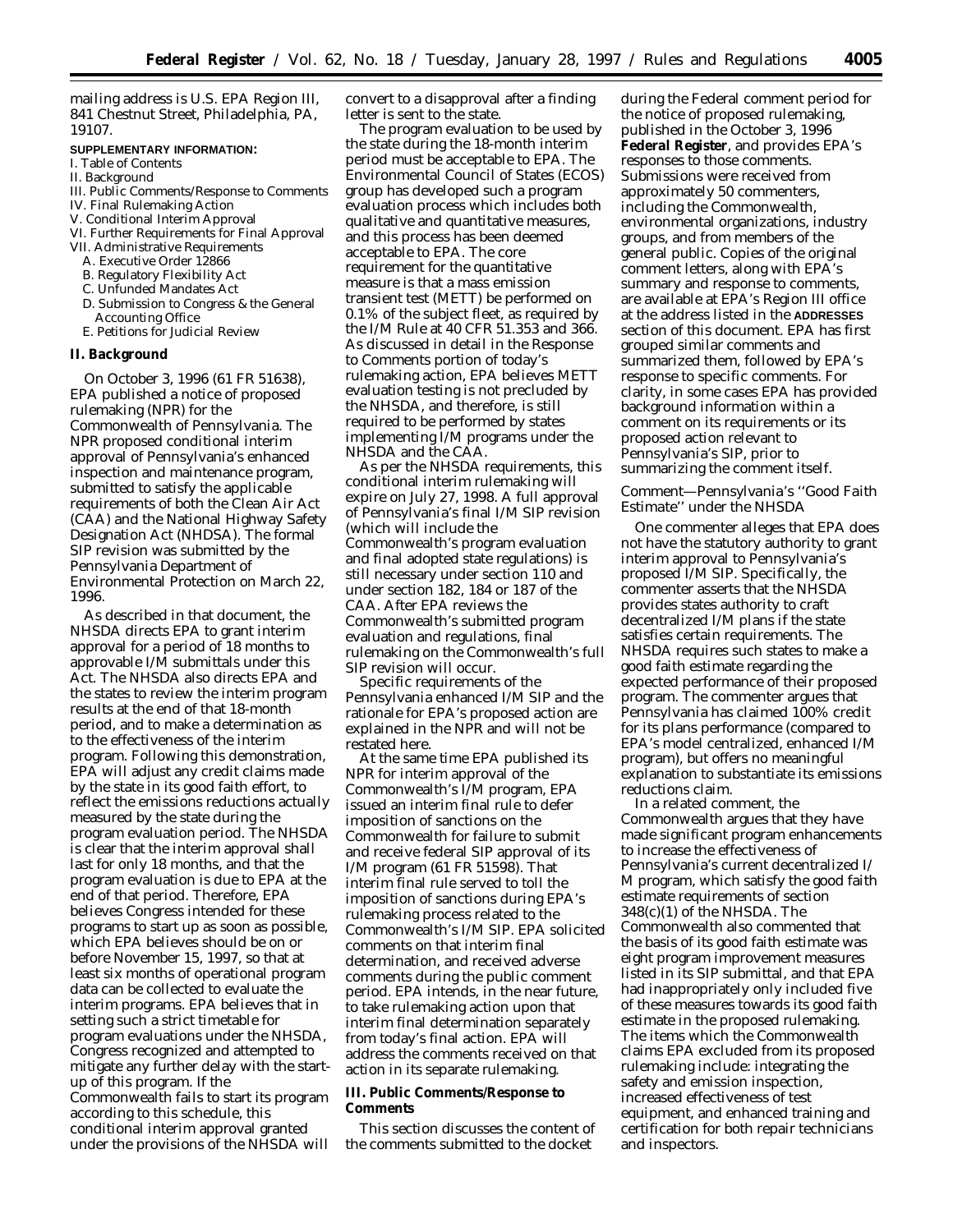*Response to Comment:* In its October 3, 1996 proposed rulemaking, EPA proposed conditional interim approval of the Commonwealth's I/M program under the authority of section 348 of the NHSDA and section 110 of the CAA. The NHSDA grants authority for EPA to approve a state's program based on the full amount of credits proposed by the state if the credits reflect a good faith estimate by the state and if the revision otherwise complies with such Act.

As stated in the Conference Report to the NHSDA, states were expected to have a difficult time quantifying the good faith estimate required under the NHSDA. Therefore, the Conference Report indicates that a state need only demonstrate that the proposed emission reduction credit claims for the program have a basis in fact. Some specific examples of means for states to generate a good faith estimate based on existing or easily obtained historical data were also outlined in the Conference Report. States could also include any other evidence that has relevance to the effectiveness of a program within the good faith estimate. The Conference Report states that ''EPA is to approve State programs based on the emissions reduction credits as estimated by a State, if the State's estimates reflect a good faith expectation of performance.'' EPA believes that the NHSDA grants authority to approve Pennsylvania's SIP, in the interim, on the basis of the good faith estimates contained in this portion of their SIP.

Pennsylvania supplemented its I/M SIP submittal on June 27, 1996 to include its formal ''good faith estimate'' required by the NHSDA. EPA's proposed rulemaking cites the five factors listed in that SIP revision as the Commonwealth's good faith estimate, which are: (1) increased oversight through auditing; (2) additional on-road testing using remote sensing; (3) use of State Police for visible enforcement; (4) instantaneous data collection for swift enforcement; and (5) automation of inspector data input to avoid errors or abuse.

Pennsylvania also committed (in the Good Faith Estimate portion of that SIP addendum) to ''fully integrate its emissions testing program with the long standing safety inspection program \* \* \*''. EPA interprets this commitment to mean that the Commonwealth will require that emissions testing shall be performed prior to completion of a safety inspection. Since the Commonwealth's good faith estimate refers only to perceived respect commanded by the existing safety inspection program, and does not establish how this perceived

respect would be transferred to the combined programs, EPA cannot ascertain whether this integration would contribute to improving network effectiveness. While integration of the safety and emissions programs may serve as a means to achieve the motorist compliance rate committed to in the SIP, EPA does not consider this argument, in and of itself, a means to improve program effectiveness or to achieve the Commonwealth's claims for additional emissions reductions for the emissions program.

The Commonwealth commented that increased effectiveness of test equipment was a basis of its good faith estimate. However, the June 27, 1996 SIP supplement, which detailed the Commonwealth's good faith estimate for the first time, did not include this argument as part of Pennsylvania's basis in fact. These test equipment improvements, including the use of dynamometers and advanced analyzers for testing, as well as the addition of evaporative system testing will greatly enhance the emissions inspection program, and these improved test methods are accounted for in the performance standard modeling demonstrating the emission reduction claims for the program. With the lack of specificity in Pennsylvania's comments, EPA presumes that Pennsylvania is not claiming that EPA models and guidance currently provide insufficient credit for these test improvements, nor does EPA believe that Pennsylvania is claiming that these test improvements serve to improve the effectiveness of the Commonwealth's decentralized program—beyond the levels attributed to this equipment in the Commonwealth's modeling demonstration. Pennsylvania's good faith estimate already claims improved network effectiveness for improvements brought about by instantaneous data collection equipment and automation of data entry by inspectors, both of which serve to improve network effectiveness. The Good Faith Estimate section of Pennsylvania's SIP does not presently contain the argument presented in Pennsylvania's comment, and EPA does not believe based on the comment that this argument would serve to improve the good faith estimate were it present in the SIP.

Finally, Pennsylvania commented that enhanced training and certification of repair technicians was part of its good faith estimate, and that EPA overlooked the contribution of this element of the program. The June 27, 1996 SIP addendum did not include this provision as a basis for the Commonwealth's estimate. EPA agrees

that additional training and certification of repair technicians is crucial to achieving the emissions reductions associated with the emission testing program, as well as for maintaining public support for the program. EPA cited as a deficiency in its proposal that Pennsylvania's proposed regulations lack a requirement for mandatory technician training and certification (although Pennsylvania's performance standard demonstration claims full credit for this program). EPA proposed that this deficiency be remedied by adoption of final regulations which must include a mandatory technician training program, to mirror the Commonwealth's modeled performance standard demonstration. In the face of that SIP deficiency, and by the lack of inclusion of this element in the formal Good Faith Estimate portion of the Commonwealth's SIP, EPA did not consider this element when considering the Commonwealth's good faith estimate.

Nevertheless, the Commonwealth's arguments to include these three elements in their good faith estimate are moot, as these three elements were not critical to EPA's acceptance of the state's good faith estimate. EPA proposed to accept the good faith estimate under the NHSDA without the benefit of those elements, although these elements do benefit the SIP, serving to satisfy other statutory and regulatory I/M requirements.

## *Comment—EPA's Decision to Conditionally Approve the Commonwealth's SIP*

One commenter asserted that Pennsylvania's SIP suffers from numerous major deficiencies that prevent approval of the SIP by EPA. The examples cited correspond to those elements EPA cited as major deficiencies in its proposed rulemaking. Furthermore, the commenter adds that there are numerous other serious deficiencies, which EPA deemed minor in its proposal, but which must eventually be corrected. The commenter asserts that in light of the many deficiencies, this SIP revision does not warrant conditional approval.

*Response to Comment:* In its proposal, EPA proposed five major conditions which must be satisfied prior to issuance of final full approval of the SIP, under the authority of section 110 of the CAA. Additionally, EPA cited fourteen minor conditions, which do not affect interim approval of the Commonwealth's SIP, but which must be corrected prior to final full approval of the SIP.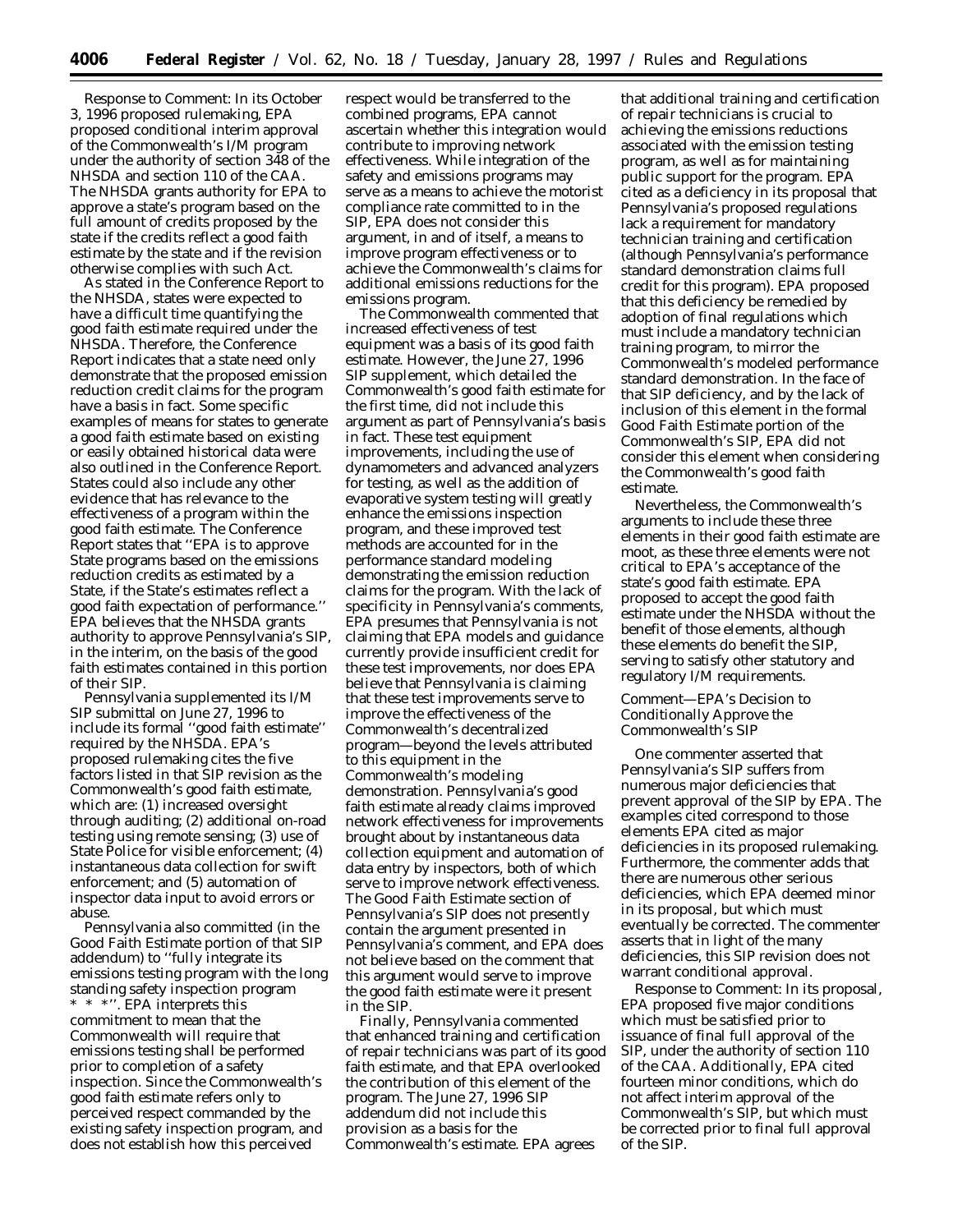EPA's ability to issue conditional approvals for SIPs having correctable deficiencies was upheld in the case of NRDC v. EPA, 22 F.3d 1125, 1134–1135 (D.C. Circuit, 1994). In that case the court found that the language of section 110(k)(4) of the CAA authorizes use of conditional approval of a substantive SIP revision, which although not approvable, can be made so by adopting specific EPA-required changes within the prescribed conditional period. The court concluded that the conditional approval mechanism was intended by Congress to provide EPA with an alternative to disapproving substantive, but not entirely satisfactory, SIPs submitted by the statutory deadlines, but not as a means of circumventing those deadlines.

As indicated in the proposed rulemaking, EPA has reviewed Pennsylvania's I/M SIP, and determined that this SIP is substantive and the deficiencies are not insurmountable within the time frames of the conditional approval period. Therefore, EPA's choice of conditional approval is appropriate for this SIP. EPA also believes that the minor deficiencies cited as de minimus do not detract from EPA's ability to conditionally approve the Commonwealth's SIP, and need not be satisfied until the end of the interim approval period granted under the authority of the NHSDA. EPA believes that, due to the minor nature of these deficiencies, allowing states the full term of the 18-month interim approval period to correct these deficiencies will not cause an adverse environmental impact.

## *Comment—Requirement for I/M in Mercer County*

Numerous commenters expressed concern over implementation of an inspection and maintenance (I/M) program in Mercer County, Pennsylvania. The thrust of the comments was that this area is not classified as a CAA nonattainment area, and the area is not violating EPA's health-based NAAQS. Most of the commenters asserted that Mercer is primarily a rural county, with only one small urban center having no large industry base, i.e., Sharon. Several commenters pointed out that none of the Pennsylvania counties surrounding Mercer is subject to emissions testing, nor are the neighboring counties in Ohio.

Several commenters also contend that much of the pollution is transported from across the Ohio border and/or from out-of-state vehicles traversing several large interstate highways that bisect Mercer County. Several commenters

blamed large diesel trucks for the pollution problem, citing black smoke spewed from those vehicles.

Many commenters also cited economic hardship that implementation of this program would add to a county already suffering from the effects of a poor economy.

Finally, several commenters cite a request from Governor Ridge to remove Mercer County from the ''Northeast Ozone Transport Region'', requesting that EPA approve this request and eliminate the requirement for an I/M program for this area.

*Response to Comment:* Requirements for I/M programs are set forth in section 182 and section 184 of the Clean Air Act (the CAA), as well as in EPA's ''Regulation for I/M Program Requirements'', hereafter referred to as the I/M rule, codified in the Code of Federal Regulations (CFR) at 40 CFR Part 51, Subpart S. Section 182(c)(3) of the CAA requires states to enact enhanced I/M programs in certain metropolitan areas based upon the severity of those areas' ozone problem and their populations.

Section 184(a) of the CAA establishes a Northeast Ozone Transport Region (the OTR), to address ozone pollution caused by transport of both ozone precursors and ozone between closely spaced urbanized areas. The Commonwealth of Pennsylvania lies in the OTR. Section 184(b)(1)(A) of the CAA requires that states lying in the OTR implement an enhanced I/M program in any metropolitan areas having a population of over 100,000 persons—regardless of the severity of the ozone pollution problem in that area. Mercer County comprises an MSA which has a population over 100,000 persons, and therefore is subject to this I/M requirement. Since Ohio does not lie in the Northeast OTR, Ohio counties bordering Mercer are not subject to the same I/M requirements.

Section 51.350(b)(1) of EPA's I/M rule requires that the I/M program be implemented in the entire OTR portion of a subject MSA. Since MSAs are defined on a county-wide basis in Pennsylvania, the entire county is subject to the program. While EPA's I/ M rule does allow for exceptions for extremely rural areas, the rule does not provide for exclusion of an entire MSA on this basis.

Several of the Pennsylvania counties surrounding Mercer were not defined as metropolitan statistical areas by the U.S. Office of Management and Budget (OMB) as of 1990 (i.e., the enactment date of the CAA and the date this I/M requirement was established). As a result, no contiguous county to Mercer

is required to adopt an enhanced I/M program.

The Clean Air Act allows states to petition EPA to remove a state or portions of a state from an OTR. On October 11, 1995, Pennsylvania Governor Ridge submitted a petition to EPA to remove 37 western Pennsylvania counties from the ozone transportation region—including Mercer County. The Commonwealth contends that regional attainment ozone NAAQS efforts are not significantly dependent upon control measures from those counties. EPA has not yet acted upon the Governor's request. Since EPA is compelled to take final action upon the Commonwealth's I/M program, under a court settlement agreement filed October 1, 1996 pertaining to the case of Delaware Valley Citizens for Clean Air v. EPA, EPA cannot wait for final action upon the Commonwealth's OTR opt-out petition, before taking action upon the I/M program.

While many commenters believe that heavy-duty diesel trucks are primarily responsible for ozone pollution, EPA does not agree with that position. The pollutant stream emitted by a diesel engine differs greatly from that of a gasoline-powered engine. While both engine types emit nitrogen oxide emissions—a precursor to ozone, diesels typically emit very low levels of hydrocarbons, another ozone precursor. Diesels emit much greater levels of particulates, which are readily identifiable as black or gray smoke, but are not ozone precursors. While an individual heavy diesel truck typically emits a greater mass of emissions compared to a passenger car, as a whole these trucks comprise a much smaller portion of the vehicle fleet and as a whole fleet, travel fewer vehicle overall miles than passenger cars. EPA supports efforts to reduce emissions from diesels, such as emission testing. However, this type of testing is not presently required under any Federal statute. Adoption of such a program is currently the purview of the states, and is therefore not the subject of today's action.

For all the reasons set forth above, EPA cannot remove the requirement for Mercer County to implement an OTR enhanced I/M program, at this time. Should EPA accept Pennsylvania's petition to remove 32 counties, including Mercer, from the OTR, implementation of an I/M program would no longer be required under federal law in those counties.

# *Comment—EPA's I/M Program Evaluation Requirements*

The Commonwealth commented that EPA has taken too narrow an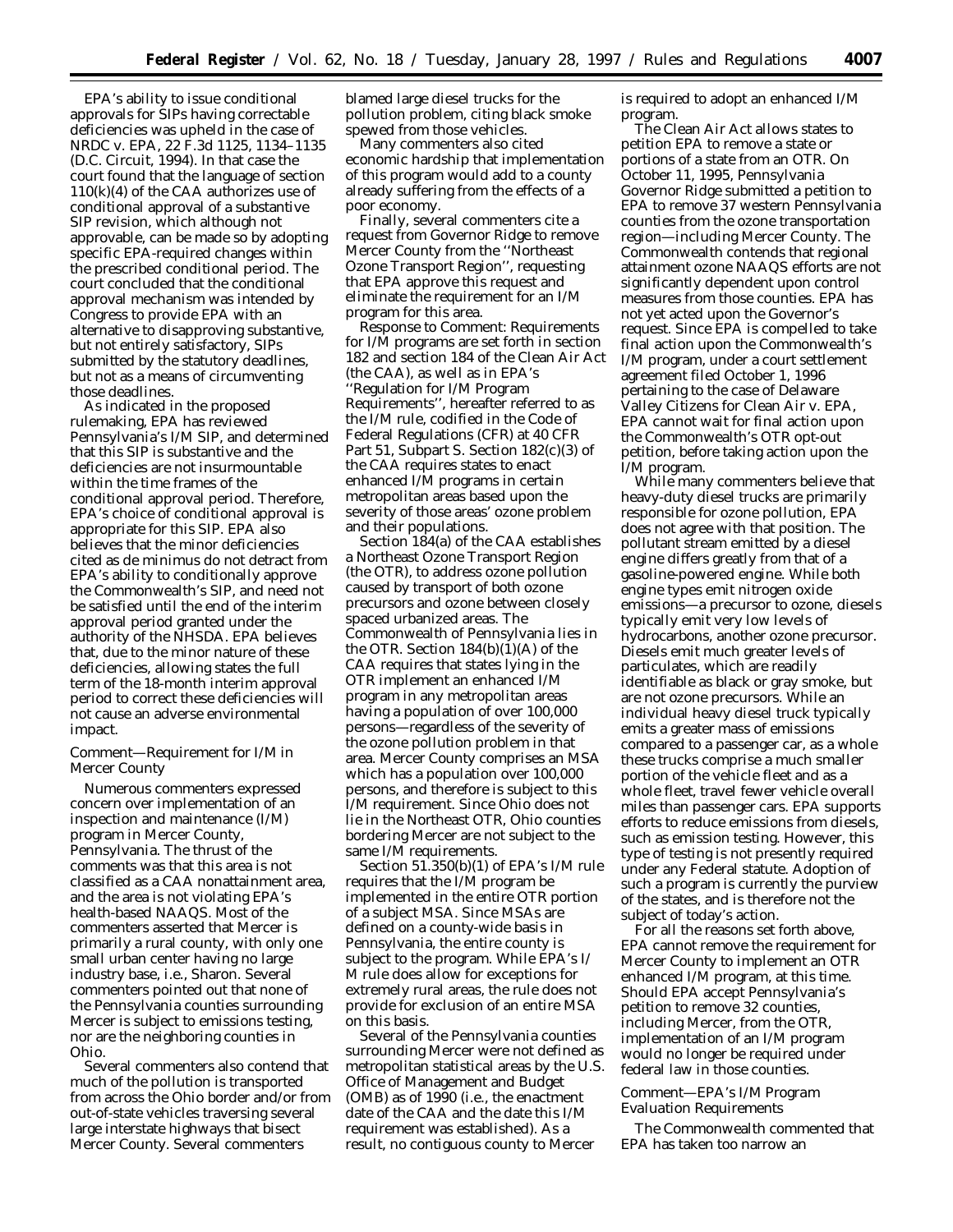interpretation of authority provided by the NHSDA by focusing on its prohibition against EPA's requiring states to adopt test-only programs which utilized IM240 test equipment and methods; its abolition of EPA's presumed ''50% credit discount'' previously assumed for decentralized programs; and its ban of EPA's ability to disapprove such programs on the basis of any presumed discount. Specifically, Pennsylvania states that the NHSDA overrides I/M requirements which EPA established for use in a centralized approach to the I/M program. In particular, this includes the use of centralized mass-based emission, transient test (METT) equipment to conduct the ongoing program evaluation required by 40 CFR 51.353. While the Commonwealth indicated in its comments that it intends to perform an ongoing I/M evaluation program, per the CAA, the Commonwealth has requested that it be allowed to use its own I/M program test criteria and equipment to conduct such an evaluation in place of the METT equipment required by EPA's regulation.

The Commonwealth's rationale for use of non-METT testing for its evaluation equipment is set forth in its comment letter. Pennsylvania believes that EPA's position is inconsistent with Congressional intent, specifically in light of language from the Conference Report to the NHSDA which provides that ''testing technology called I/M240 \* \* \* is not practical in the decentralized system of emissions testing \* \* \*'' Furthermore, since EPA has proposed acceptance of Pennsylvania's decentralized network design, Pennsylvania believes its alternative test procedure should be found by EPA to be equivalent to meet the evaluation requirements of 40 CFR 51.353. Pennsylvania does not believe Congress intended for a centralized approach to evaluating the success of the I/M program, since the Commonwealth maintains it would be costly, inconvenient, and would not provide a clear evaluation of Pennsylvania's decentralized program and equipment.

Pennsylvania requests that EPA agree, in its final rulemaking, that the NHSDA authorizes states to use their control equipment to perform a program evaluation, specifically allowing use of ASM evaluation equipment in Philadelphia and two-speed idle testing equipment for use in the Pittsburgh area.

Even if EPA refuses the above request, the Commonwealth asks that EPA provide in the final rule that METT testing only be mandated in the five-

county Philadelphia area. Pennsylvania believes that since the Pittsburgh area is not required to have as rigorous a program as required in the Philadelphia area, it should not be held to the same high standards for program evaluation. Further, Pennsylvania asserts that the METT evaluation requirement is to be used as a benchmark to ensure reductions equivalent to IM240 reductions, and this benchmark is not necessary in Pittsburgh, where an idle test is to be used for routine emissions inspection. The Commonwealth generally supports the use of routine inspection equipment and procedures for use in performing the ongoing program evaluation.

*Response to Comment:* EPA believes that the Commonwealth, in its comments with respect to METT testing requirements, has misinterpreted the CAA's rationale for requiring an ongoing program evaluation. While the NHSDA prohibits mandatory IM240 testing on a centralized basis as the inspection method used for passing and failing vehicles in I/M programs, it is silent on the issue of program evaluation testing and EPA believes that it clearly does not prohibit the Agency from requiring METT sampling on a small, random subset of vehicles in order to confirm the level of effectiveness of the program as authorized under section  $182(c)(3)(C)$ of the CAA. While Pennsylvania argues that a test which is adequate for routine inspections should be good enough for the purpose of program evaluation, EPA disagrees. The reason is that the two tests are intended for two wholly different purposes, and therefore have completely independent criteria for acceptability.

The routine, non-METT I/M inspection used to pass and fail vehicles does not need to correlate very closely to the EPA Federal Test Procedure (FTP), which has been used by EPA and vehicle manufacturers for the last several decades for the purpose of determining actual vehicle emissions; it need only be precise enough to make broad pass/fail decisions, for the purpose of identifying grossly polluting vehicles, with respect to ozone precursor pollutants. The program evaluation test, on the other hand, is not used to make pass/fail decisions; instead, it is used to measure actual total mass of emissions (i.e., in tons), which requires a more precise measurement tool. Since the purpose of the program evaluation is to determine specifically the mass quantity of vehicle-related pollutants that are eliminated as a result of implementation of the I/M program, the broad pass/fail estimates provided by non-METT

equipment are inadequate for this purpose. For vehicle testing, precision is a function of how closely the test correlates to the FTP—the best test method currently available. Since the FTP itself is a mass-emission, transient test, other METTs, of which there are several available in addition to the IM240, tend to correlate well with the FTP, with some correlating better than others. Non-METT tests, such as Pennsylvania's ASM and two-speed idle tests, tend to have very low correlations to the FTP.

Since program evaluation is a means to determine the overall emission reduction impact of an I/M program, and not a means of comparing test equipment or network design, EPA believes the decision to approve Pennsylvania's decentralized network design (including use of ASM and idle test types) is independent of EPA's decision to conditionally approve the program evaluation methodology portion of the Commonwealth's SIP.

METT evaluation testing need not be performed on a centralized basis. The I/M rule required such testing in all programs, whether centralized or decentralized, prior to passage of the NHSDA. In response to the Commonwealth's comments on costs, inconvenience, and inaccuracy of centralized evaluation systems, it may help to clarify that the I/M rule does not require the 0.1% program evaluation sample to be conducted on a centralized basis or at a centralized location. Furthermore, since evaluation testing need only be performed on a minute fraction of the vehicle population (i.e., 0.1% of all subject vehicles), few actual analyzers are needed to perform the evaluation, and thus purchase or leasing of METT evaluation equipment is not nearly as significant a financial burden as is implied by the Commonwealth's comment. The possible availability of transportable METT equipment provides states with a range of noncentralized options for undertaking evaluation testing, so a state can provide a consumer-friendly evaluation process.

The use of a METT evaluation on a 0.1% random sample will provide states and EPA with quantitative assessments of how well I/M programs are actually performing, with respect to overall emission reduction benefits that result from all program elements (i.e. test type, network design, enforcement mechanism, etc.) working together. The purpose of the 0.1% METT is not to segregate the effectiveness of any individual program element, such as test type. Specifically, it is not EPA's intention to use the results of the 0.1% METT requirement to force states to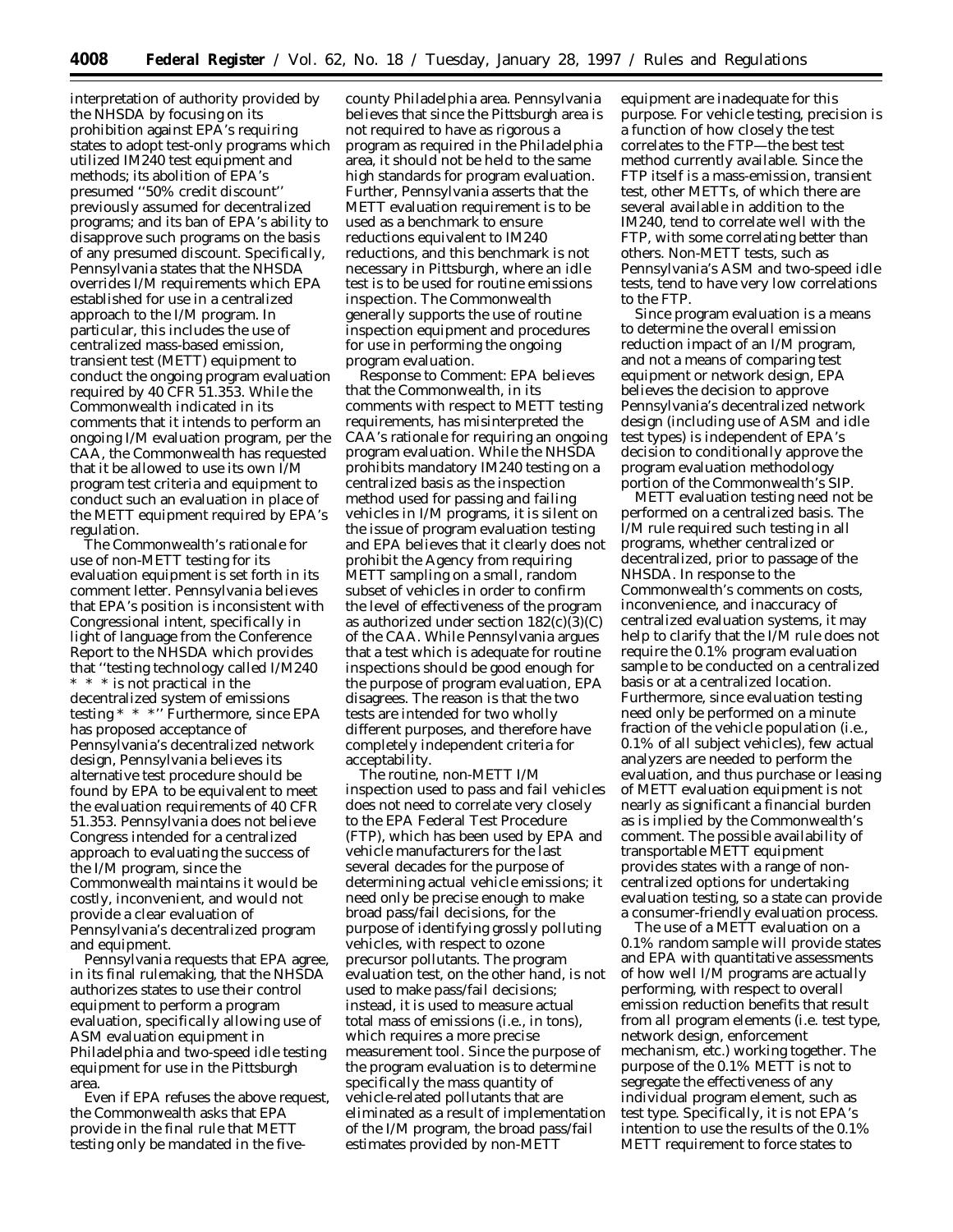switch to IM240 testing for their routine inspection process.

EPA believes Congress required an ongoing I/M program evaluation in the CAA in order to measure, for the first time the actual effectiveness of states' programs in achieving air pollution reductions. METT testing provides mass-based fleet-wide emission factors that are more reliable, reputable, and objective than any broad, concentrationbased results that any non-METT test (e.g. idle or ASM testing) could provide. Section 182(c)(3)(C) of the CAA specifically authorizes EPA to establish the methods for evaluating I/M programs. EPA believes that nothing in the NHSDA prohibits EPA from continuing to require METT as the appropriate evaluation method.

EPA does not agree that the program evaluation applies only to high enhanced I/M areas. The CAA, which establishes the program evaluation requirement for enhanced I/M programs, does not distinguish between high or low enhanced I/M programs. Furthermore, the EPA I/M Flexibility Rule, which established the low enhanced performance standard (which the Commonwealth has chosen to use in Pittsburgh) did not change the program evaluation requirements for state programs. EPA disagrees with Pennsylvania's assertion that METT is only to be used as a benchmark to ensure that reductions equivalent to IM240 reductions are achieved in a program. Rather, as explained above, program evaluations whether in high or low enhanced areas are intended to gauge the overall effectiveness of how well a state's program is reducing emissions. EPA does not believe that the purpose of a program evaluation is to verify how well the state's inspectors are performing the test type as required by the design of the network—that is the function of inspector audit—rather, the program evaluation helps to determine the overall emission reduction impact of the program with all the program elements working together. For this reason, the requirement for METT testing still applies all enhanced I/M areas, including the Pittsburgh area.

Therefore, for the reasons set forth above, EPA does not agree with Pennsylvania's arguments for use of non-METT based program evaluation. In turn, the condition related to the Commonwealth's METT-based program evaluation methodology remains in EPA's final interim approval. Please refer to the **SUPPLEMENTARY INFORMATION** section of this document for more information on the actual condition. Since Pennsylvania has committed to comply with this requirement, EPA can

conditionally approve this aspect of the I/M SIP.

### *Comment—EPA's Requirements for I/M Inspection Network Design*

Pennsylvania commented that EPA's proposed rulemaking requires the state to demonstrate that its program meets the network evaluation criteria found in 40 CFR 51.353(b)(1). This provision includes a 50% discount for decentralized programs which is inconsistent with the NHSDA.

*Response to Comment:* EPA agrees with the Commonwealth's comment. EPA's October 3, 1996 proposed rulemaking mistakenly conditioned approval of the Commonwealth's SIP on compliance with program evaluation requirements of 40 CFR 51.353(b) (1) and (c). However, EPA believes the requirements of § 353(b)(1) have been superseded by the NHSDA. Therefore, the condition upon the Commonwealth's SIP is amended to require compliance with the program evaluation requirements found in 40 CFR 51.353(c).

## *Comment—Use of a Low-Enhanced I/M Program Without an Approved Reasonable Further Progress Plan*

One commenter asserted that EPA cannot approve the plan because it does not comply with EPA's requirements in 40 CFR 51.351(g), which allows states, under certain conditions related to a separate CAA requirement, to utilize a less stringent ''low'' enhanced performance standard. This I/M program flexibility may be applied if a state has an approved plan to demonstrate reasonable further progress (RFP) towards attainment of the ozone air quality standard, and that plan does not rely upon additional reductions from enhanced I/M—beyond those projected from a ''low'' enhanced program. The commenter asserts that Pennsylvania currently does not have such an approved RFP plan for any nonattainment area, and therefore does not qualify to design a low enhanced I/M program.

In a separate but related comment, the Commonwealth also raised the inconsistency between the I/M program implementation schedule established by the NHSDA and EPA's requirements in 40 CFR 51.351(g) for approval of the RFP SIP revisions prior to approval of the low enhanced I/M programs. Additionally, Pennsylvania does not agree that proposed approval of the 15% RFP plan submission for Pittsburgh is necessary prior to final interim approval of the I/M program under the NHSDA. Since the NHSDA modified the schedule for submission and final

approval of states' I/M programs, Pennsylvania believes that EPA cannot block interim approval of the I/M SIP submissions on the basis of the approval status of a 15% RFP submission.

*Response to Comment:* EPA amended its I/M program requirement regulation (i.e., the I/M Flexibility Rule) on September 18, 1995 (60 FR 48029) to allow states additional flexibility in designing I/M programs in cases where the full magnitude of reductions from implementation of a ''high'' enhanced performance standard I/M program are not necessary to make reasonable progress towards or to obtain the national ambient air quality standard (NAAQS) for ozone. The result was a less stringent performance standard called the ''low enhanced'' performance standard.

To ensure that a state wishing to use the low enhanced standard did not need the additional emissions reductions afforded by high enhanced I/M, EPA limited use of the low enhanced standard to areas that could meet the requirements of the CAA for reasonable further progress, and had not failed to meet CAA requirements for attaining the NAAQS. Specifically, 40 CFR  $51.35\overline{1}$ (g) requires, among other things, that states have an approved SIP pursuant to CAA requirements related to 1996 RFP.

However, since the publication of EPA's I/M Flexibility Rule, Congress passed the NHSDA, which set forth new time frames and deadlines for adoption and implementation of I/M programs. Since the NHSDA provided qualifying states only 120 days to submit proposed I/M programs, and since the time frames for implementation and evaluation of NHSDA I/M programs are triggered by EPA interim approval of such I/M SIP revisions, EPA believes Congress intended for EPA to approve these programs, on an interim basis, as soon as possible. Since in many cases EPA has not yet been able to approve states' RFP SIPs for 1996, the administrative process of taking final approval action upon these SIPs could serve to delay approval of I/M SIPs submitted under the NHSDA. Therefore, EPA interprets Congressional intent under the NHSDA to supersede the requirement of 40 CFR 51.351(g) requiring full approval of 1996 RFP SIPs that demonstrate that use of low enhanced I/M will not jeopardize RFP requirements under the CAA prior to interim approval of I/M SIPs under the NHSDA. Such final approval will be necessary prior to full approval of I/M SIPs after the 18-month NHSDA evaluation period. However, to ensure that use of the low enhanced performance standard is appropriate, EPA believes that I/M plans for any area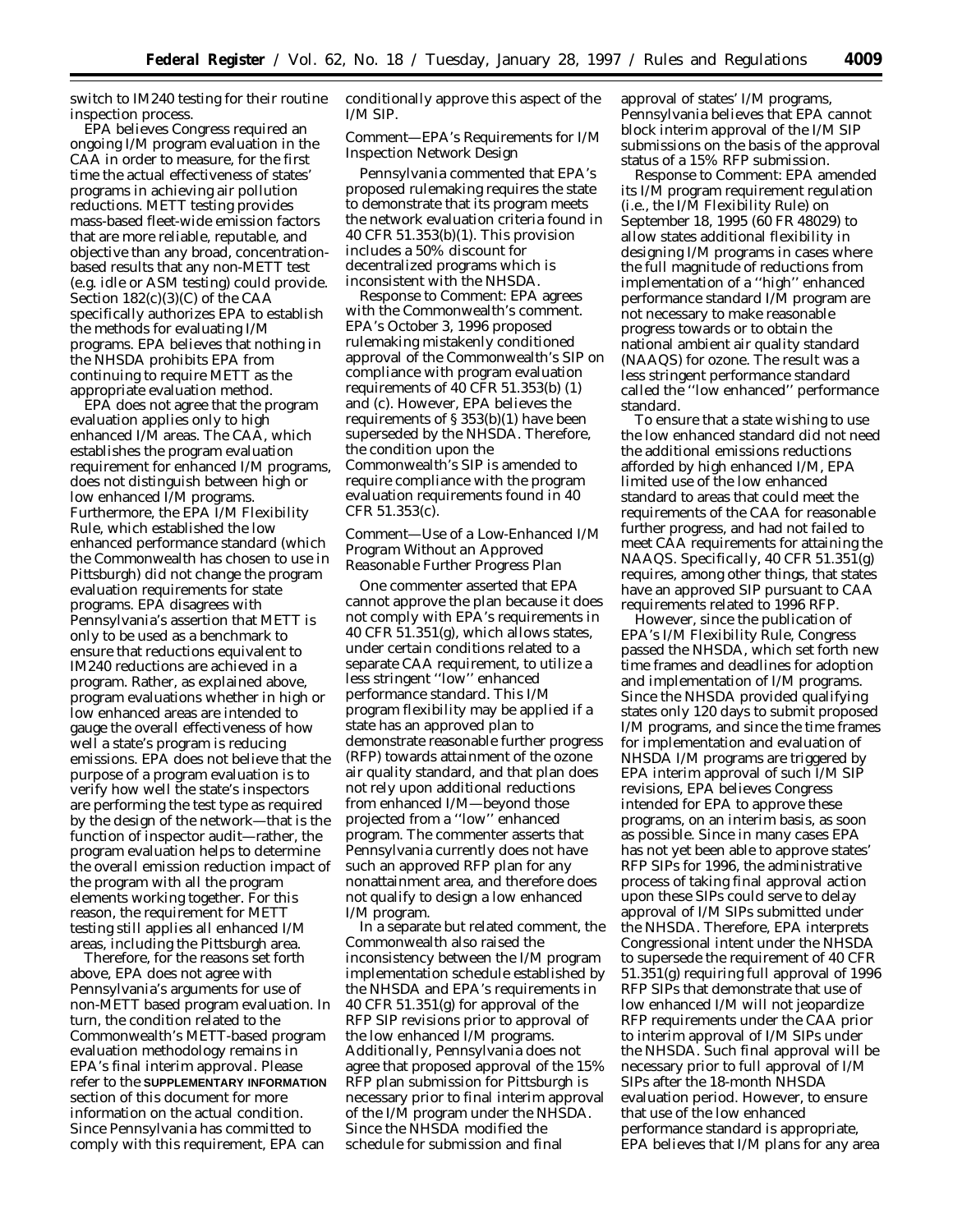relying upon the low enhanced standard cannot receive final interim approval until such time as EPA concludes that an RFP plan containing a low enhanced I/M program is appropriate and proposes approval of any required 1996 RFP plan for that area. With relation to Pennsylvania's I/M SIP revision, concurrent with issuance of this final interim rulemaking action, EPA is proposing, via a separate rulemaking action, conditional approval of the Pittsburgh 1996 RFP SIP, which demonstrates the suitability of the low enhanced performance standard to that area.

### *Comment—EPA's Mechanism for Converting its Conditional Approval Action to a Disapproval*

One commenter asserts that EPA's conditional approval action should automatically convert to a disapproval, unless EPA sends a finding letter to the Commonwealth that all conditions have been fully satisfied in a timely manner (as established by the final conditional rulemaking). The commenter believes that EPA has a history of delay and equivocation related to enforcement of the CAA upon the states.

*Response to Comment:* Under section 110(k)(4) of the CAA, EPA agrees with the commenter that conditional approvals are automatically treated as disapprovals, by operation of law, if a state fails to comply with the commitments to correct SIP deficiencies. However, for purposes of notice to the public concerning the official status of a SIP as of any given date, EPA issued a policy memorandum on July 9, 1992 from John Calcagni, Director, Air Quality Management Division, Office of Air Quality Planning and Standards, entitled ''Processing of State Implementation Plan Submittals''. In this memorandum, EPA indicated that it would send a letter to the state indicating that the condition had not been met, and that the approval status of the SIP had automatically converted to a disapproval. It is important to note that the conversion occurs by operation of law; the letter serves only to notify the state and the public that the conversion has occurred.

EPA does not agree with the commenter's assertion that all conditional approvals should convert to disapprovals, unless EPA issues a letter indicating that all conditions of EPA's rulemaking action have been met. Under the CAA, a SIP can only convert to a disapproval if the conditions have not been met, in a timely fashion. Where a state has satisfied the conditions of a conditional approval, it would not be consistent with the CAA to have

conditional approvals convert to disapprovals merely because EPA failed to timely issue a confirmatory letter. It should be noted that EPA intends to provide, in writing, notification to the Commonwealth as to whether or not a condition has been satisfied. EPA intends to do so within 30 days after the due date of a condition.

## *Comment—Pennsylvania's Ability to Ensure Participation by a Sufficient Number of Inspection Stations*

One commenter was concerned about EPA's ability to ensure that Pennsylvania's program will have sufficient participation to smoothly operate the program. The commenter also questioned what contingency measures Pennsylvania would implement if an insufficient number of stations choose to participate in the program.

*Response to Comment:* While EPA recognizes the commenter's concern, in that the Commonwealth was unable to disclose the number of stations that it anticipates will participate in the program as of November 1997, EPA believes it remains appropriate to grant a conditional approval to Pennsylvania's program at this time under the authority of the NHSDA.

Furthermore, EPA believes the state has taken reasonable measures to ensure that adequate station participation will be available to accommodate the number of vehicles in the program. In addition to establishing support for the program through the formation of two stakeholders groups in the state to address the need for enhanced I/M testing and other air quality control measures; the state has also formed an I/M Working Group, comprised of repair shop owners, educators and state regulators to address, among other issues, adequate participation in the program by the repair station community.

While the Commonwealth has not submitted contingency measures in its submittal under the NHSDA, provisions do exist under this rulemaking that subject the state's program to further scrutiny at the end of the interim approval period. EPA, as directed by Congress under the NHSDA, will review Pennsylvania's program to ensure that the level of credit claimed in its SIP submittal is accurate. If the state's program fails this evaluation for any reason, the state will need to take corrective action before a final full approval of the enhanced I/M SIP revision will be granted.

## *Comment—Adequate Funding to State Police for Enforcement Activities Related to the Program*

One commenter was concerned that the State Police, to which Pennsylvania has delegated primary enforcement responsibilities for the program (both against testing stations and against motorists) has not been given adequate additional resources to adequately enforce the program.

*Response to Comment:* In its proposed approval, EPA cited a failure on the Commonwealth's part to demonstrate adequate tools and resources for the program, as required by 40 CFR 51.354. Specifically, states are required to provide a detailed budget plan, and a plan describing the personnel resources dedicated to the enhanced program. EPA considers this a minor deficiency that must be corrected prior to full approval of the SIP revision at the end of the 18-month interim approval period provided under the NHSDA. In part, EPA's proposed rulemaking cited a failure to detail personnel and equipment dedicated to the enforcement portion of the program. Since the SIP revision calls for use of State Police in the primary enforcement role, EPA expects the Commonwealth to detail the State Police resources to be dedicated to this program prior to issuance of final full approval.

# *Comment—The Commonwealth's Funding of the Program*

One commenter was concerned that without a dedicated source of funding the Commonwealth may not make sufficient expenditures to properly implement the program. This commenter alleges that the Commonwealth has a long history of not meeting its I/M commitments.

In a related comment, the Commonwealth asserted that it intends to provide a detailed I/M program budget and personnel plan identifying the personnel dedicated to quality assurance under the EPA I/M rule. Specifically, the Commonwealth indicated its intent to issue requests for proposal (RFPs) to contract with private vendors to provide some of these services, and to submit the contractor's proposal that is eventually accepted to perform this function.

*Response to Comment:* EPA's I/M requirements under 40 CFR 51.354 require states to demonstrate that adequate funding is available to ensure proper operation of the program. A dedicated fund is also to be created for use in oversight and operation of the program. However, EPA's I/M rule allows for alternative funding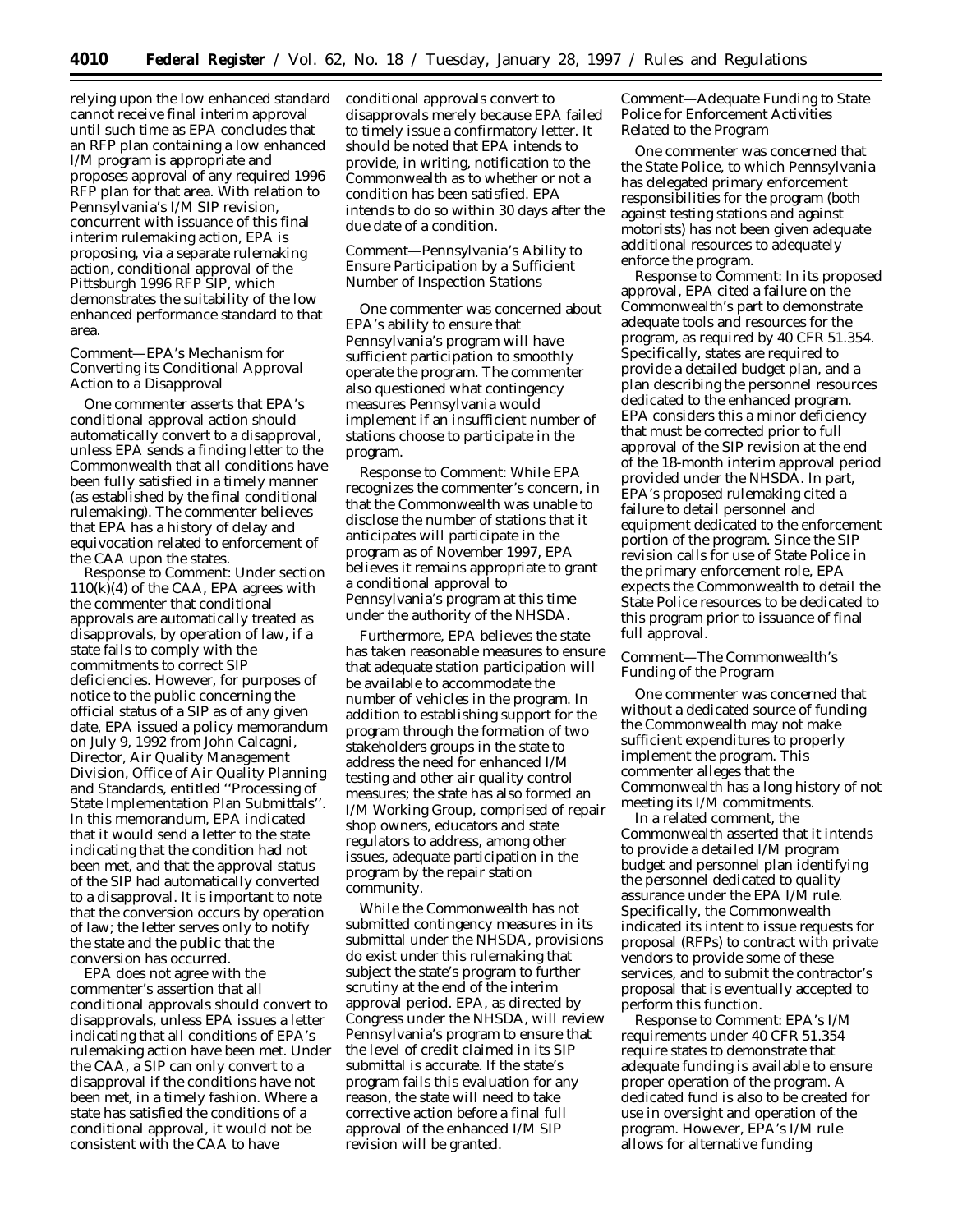mechanisms (including reliance upon a general fund) for those states which are constitutionally blocked from creating a dedicated fund, and which demonstrate that funding can otherwise be maintained.

As indicated in EPA's proposed rulemaking, Pennsylvania has established that it is constitutionally barred from creating a dedicated I/M fund, and must instead rely upon annual appropriations from the General Assembly. The Commonwealth must therefore submit an annual budget for the first year of program operation detailing its I/M program budget and personnel resources dedicated to the program.

However, EPA's proposal cited as a minor deficiency the lack of a detailed budget plan describing funding sources for: I/M oversight personnel, program administration, program enforcement, and purchase of equipment, as required by 40 CFR 51.354. Also, a detailed personnel plan describing human resources dedicated to: the quality assurance program, data analysis, program administration, enforcement, public education and assistance and other necessary functions.

The Commonwealth has not yet provided these detailed budget and human resources plans, but has expressed a willingness to submit this information in its final I/M SIP revision. If these functions are to be performed by the Commonwealth, EPA requires detailed plans containing that information. If these functions are contracted to private vendors, EPA expects the Commonwealth will provide either a detailed RFP, a binding proposal or bid from the contractor or contractors selected to perform these functions, or final legal contracts between the selected contractor or contractors and the Commonwealth that contain budget plans and personnel allocations for these responsibilities. Therefore, EPA is leaving the de minimus deficiency related to Pennsylvania's demonstration of adequate resources intact in today's action.

#### *Comment—Implementation Dates*

EPA proposed commencement of I/M testing in the Philadelphia and Pittsburgh areas by no later than November 15, 1997; and in all other subject I/M areas by no later than November 15, 1999. The Commonwealth commented that it supports EPA's proposed

implementation dates for those areas. *Response to Comment:* This comment supports EPA's proposed action, thus it

does not change EPA's final decision or rulemaking action.

### *Comment—Performance Standard Modeling Issues*

In its proposed interim conditional approval, EPA cited differences between the Commonwealth's I/M regulation and the program design parameters used in the modeling to demonstrate compliance with the performance standard, as required under 40 CFR 51.351. Specifically, the modeling assumed credit for features not found in the Commonwealth's proposed regulations.

Among other things, Pennsylvania's modeling, as of the time of proposal, included full credit for a mandatory repair technician training and certification program in all subject counties. However, at that time the proposed regulations did not provide for such a program. Pennsylvania agrees in its comment letter that the state regulations must be consistent with the modeling demonstration. Pennsylvania noted that it intends to adopt regulations to provide for, among other things, a mandatory technician training program, and provided draft regulatory language for a repair training program in its comments to EPA.

Pennsylvania states that its revised modeling, submitted November 1, 1996, demonstrates that the performance standard will be met as long as its regulation, as finally adopted, is consistent with the assumptions used in the performance standard modeling. Pennsylvania claims that it will ensure consistency between the performance standard modeling assumptions and its final regulation through the draft regulatory revisions provided within its comment letter.

Pennsylvania claims that the result of all of the draft regulatory amendments provided in its comment letter will ensure consistency between the final regulations and the revised performance standard modeling.

*Response to Comment:* EPA supports the Commonwealth's draft regulatory language, as it adequately addresses the conflict between the performance standard modeling assumptions and the Commonwealth's I/M regulation.

However, as Pennsylvania indicated in its comments, the Commonwealth intends to obtain input from the Pennsylvania I/M Working Group on all redrafted regulatory language prior to adopting these changes through the state's regulatory adoption process. These revisions are also subject to public participation at the state level, as well as changes through the rule adoption process, itself. Therefore, EPA

considers the Commonwealth's revised regulatory language to be draft, until final regulations are adopted and submitted to EPA as a SIP revision, and therefore cannot remove the minor deficiency until the Commonwealth formally adopts and submits to EPA its final regulations.

## *Comment—Remodeling the Performance Standard Using Updated ASM Test Credits*

Pennsylvania commented that it agrees with the EPA's proposal to conditionally approve the Commonwealth's I/M SIP upon a requirement that the Commonwealth remodel the performance standard to reflect the newest ASM credit estimates. On November 1, 1996, Pennsylvania supplemented its SIP with revised MOBILE modeling for the performance standard demonstration.

Pennsylvania also committed to modify its regulations to incorporate actual program startup dates and testing standards, or ''cutpoints'', to match those contained in its modeling demonstration. Specifically, Pennsylvania provided comments containing draft regulatory language to address a condition in EPA's proposed rulemaking regarding I/M test equipment specifications and test procedures (i.e., for the ASM, idle, and 2-speed idle tests), in addition to providing draft regulatory language to more clearly define the one-mode ASM test to be used in the Philadelphia area. Pennsylvania also included in a November 1, 1996 supplement to the SIP draft specifications for test equipment to be used in the I/M program.

*Response to Comment:* This commenter supports EPA's proposed action, and thus the comment does not alter EPA's final rulemaking action.

Pennsylvania indicated in its comments that it will obtain input from the Pennsylvania I/M Working Group on all draft regulatory amendments prior to adopting those changes through the state's regulatory adoption process. Regulatory revisions are also subject to public participation at the state level, as well as to changes at any stage of the rule adoption process. Therefore, EPA considers the Commonwealth's revised regulatory language to be draft, until final regulations are adopted and submitted to EPA as a SIP revision, and therefore cannot remove the minor deficiency until the Commonwealth formally adopts and submits its final regulations to EPA. Since the performance standard modeling must mirror the I/M program parameters described in the Commonwealth's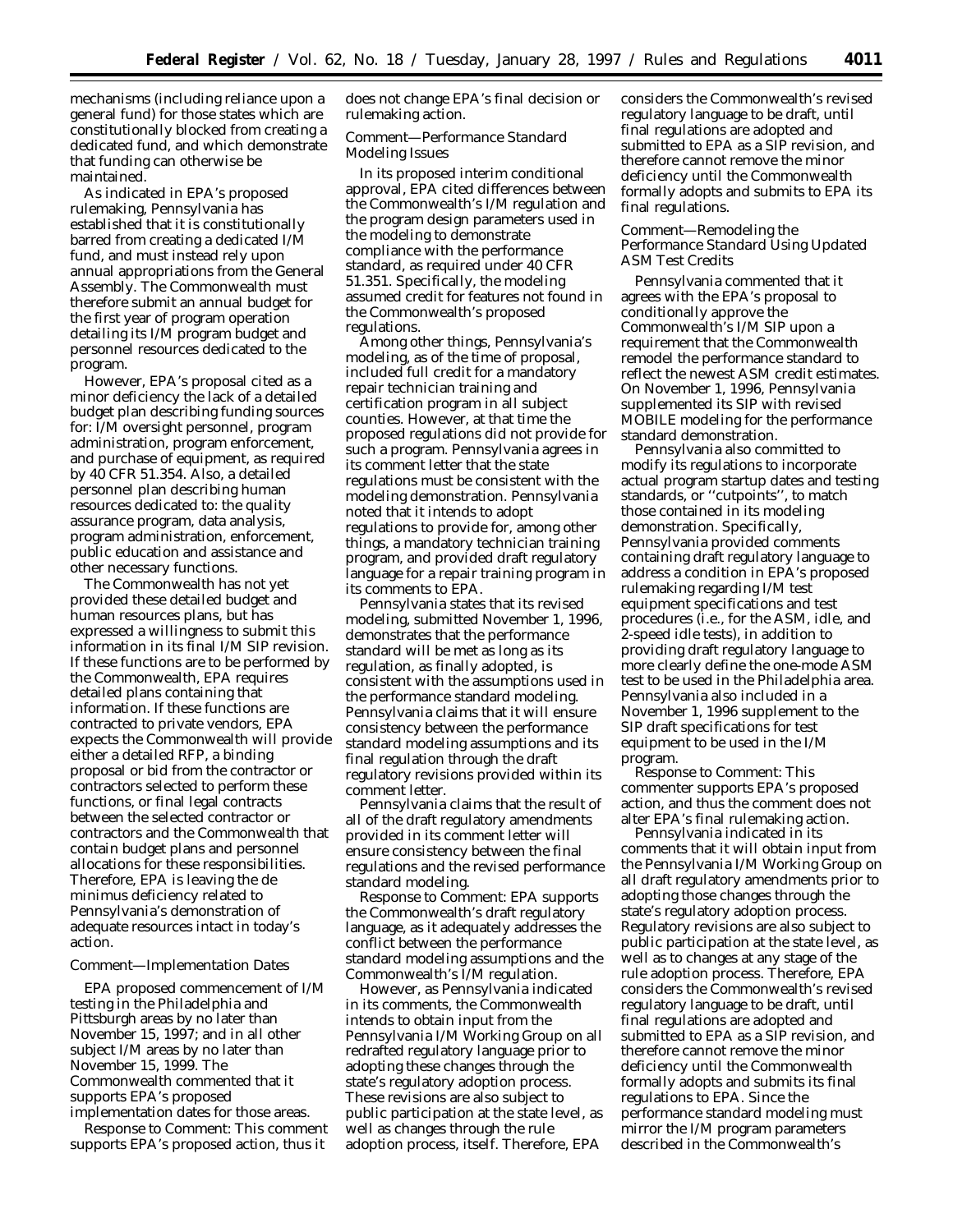regulation, EPA believes it would not be prudent to remove the de minimus deficiency tied to modeling the I/M performance standard, until Pennsylvania finalizes its regulatory requirements supporting that modeling demonstration.

Therefore, EPA is maintaining the cited minor deficiency in its final interim rulemaking action. Upon submission of final regulations to remedy this deficiency, EPA will review the change and make a final decision in its full approval action to be taken upon expiration of the interim approval period afforded this SIP under the NHSDA.

## *Comment—Functional Evaporative System Testing*

The Commonwealth commented that logistical problems exist with the current functional evaporative system pressure and purge testing procedures outlined in EPA's 1996 guidance. While Pennsylvania continues to take credit for both purge and full pressure tests, as currently allowed under EPA policy, the Commonwealth commented that it will not require tests that are impractical to implement or which may cause damage to evaporative system components. Pennsylvania further alleges that over half of the vehicles subject to evaporative system testing cannot be tested with EPA's current test method. Pennsylvania claims that these tests are exceedingly difficult to implement in real world testing environments because it is difficult to identify where to hook up the testing equipment on many of the vehicles being tested. Pennsylvania expects that EPA will work to develop an alternative test that achieves all the emission reductions originally projected by EPA for these tests. The Commonwealth adds in its comments that EPA technical staff have acknowledged problems with the pressure test and that there is currently no proven purge test procedure.

The Commonwealth further objected to EPA's conditioning of the interim approval upon adoption of procedures for the purge and pressure tests, as currently described in EPA guidance.

To address the lack of functional evaporative test procedures and test equipment specifications, which EPA cited as a condition in its proposed rulemaking, Pennsylvania provided draft regulatory language in its comments.

Finally, the Commonwealth adds that to date, no alternative test procedure has proven to be a viable substitute for EPA's test method.

*Response to Comment:* On November 5, 1996, EPA issued a policy

memorandum from Margo Oge, Director of EPA's Office of Mobile Sources (OMS), entitled ''I/M Evaporative Emissions Tests''. This memo outlines the difficulties related to functional pressure and purge functional testing, in practice in I/M programs. The memo provides that EPA will accept states' credit claims for the benefits from implementing purge testing, although many states are not expected to begin using this test for 12–18 months. EPA hopes a suitable test will be available by the time states begin testing.

On December 20, 1996, EPA issued an addendum to the November 5 memo. This memorandum from Leila Cook, Regional and States Program Group Leader of EPA's OMS, serves to clarify the policy set forth in the November  $\check{5}$ , 1996 memo. Specifically, this memo requires states to actually perform an available pressure test to receive credits claimed for such a program in their SIP revision. Full modeled credit (i.e., from the MOBILE model) for the performance of pressure testing is available only if a state performs an Arizona-like pressure test from the fillpipe *and* a separate gas cap check. States performing only a gas cap check will receive only 40% of the available MOBILE-modeled credits for pressure testing.

EPA has acknowledged problems with the current purge test. Therefore, states such as Pennsylvania that committed to perform a purge test may continue to take 100% of the credit for the purge test, without actually performing such testing, until such time as EPA develops a viable purge test procedure. EPA expects Pennsylvania will require some form of evaporative system pressure testing to receive credit for implementation of this program element, and is interpreting the Commonwealth's comments as a commitment to perform this testing. If the Commonwealth chooses to enact only a gas cap check, the performance standard demonstration must be amended to reflect the lower credit levels attributed to that type of testing, as described above and in the November 5, 1996 and December 20, 1996 memos. The final Pennsylvania I/M regulation must include test procedures and emissions standards for pressure testing, in addition to a requirement for purge testing when such testing is readily available and is viable.

## *Comment—Definition of Light Duty Trucks*

In its proposed rulemaking, EPA cited as a minor deficiency that the Pennsylvania I/M regulation did not adequately define I/M program vehicle coverage, per the requirements of 40

CFR 51.356. Specifically, the regulatory definition of light-duty trucks differed from modeling parameters found in the Commonwealth's performance standard demonstration by not requiring vehicles up to 9,000 pounds gross vehicle weight rating (GVWR) to be subject to the program.

Pennsylvania provided draft regulatory language in its comments to address this problem, which would change the definition of light duty trucks to include trucks up to 9,000 pounds GVWR.

*Response to Comment*: EPA supports the Commonwealth's draft regulatory language. This correction will address the conflict between the performance standard modeling assumptions and the Commonwealth's regulatory requirements regarding vehicles subject to this program.

However, Pennsylvania also indicated in its comments that the Commonwealth intends to obtain input from the Pennsylvania I/M Working Group on all redrafted regulatory language prior to adopting these changes through the Commonwealth's regulatory adoption process. These revisions are also subject to public participation at the state level, as well as changes through the rule adoption process, itself. Therefore, EPA considers the Commonwealth's revised regulatory language to be draft, until final regulations are adopted and submitted to EPA as a SIP revision, and therefore cannot remove the minor deficiency until the Commonwealth formally adopts and formally submits its final regulations to EPA.

# *Comment—I/M Inspection Test Procedures*

EPA cited as a condition of its proposed approval of Pennsylvania's SIP the lack of procedures for certain I/ M tests, including two-speed idle, onemode ASM, and functional evaporative system purge and pressure tests, and for a lack of testing standards or ''cutpoints'' associated with those tests, per 40 CFR 51.357. EPA's proposed interim approval was conditioned upon the Commonwealth submitting proposed ASM and two-speed idle test procedures within 30 days, and upon the Commonwealth's adoption of a final regulation incorporating those test procedures within one year of EPA's final interim approval rulemaking. EPA also cited the SIP's lack of phase-in test cutpoints for ASM and two-speed idle testing.

Pennsylvania commented that it would modify its regulations to include all test procedures, specifications, and standards to be used in the Commonwealth's I/M program.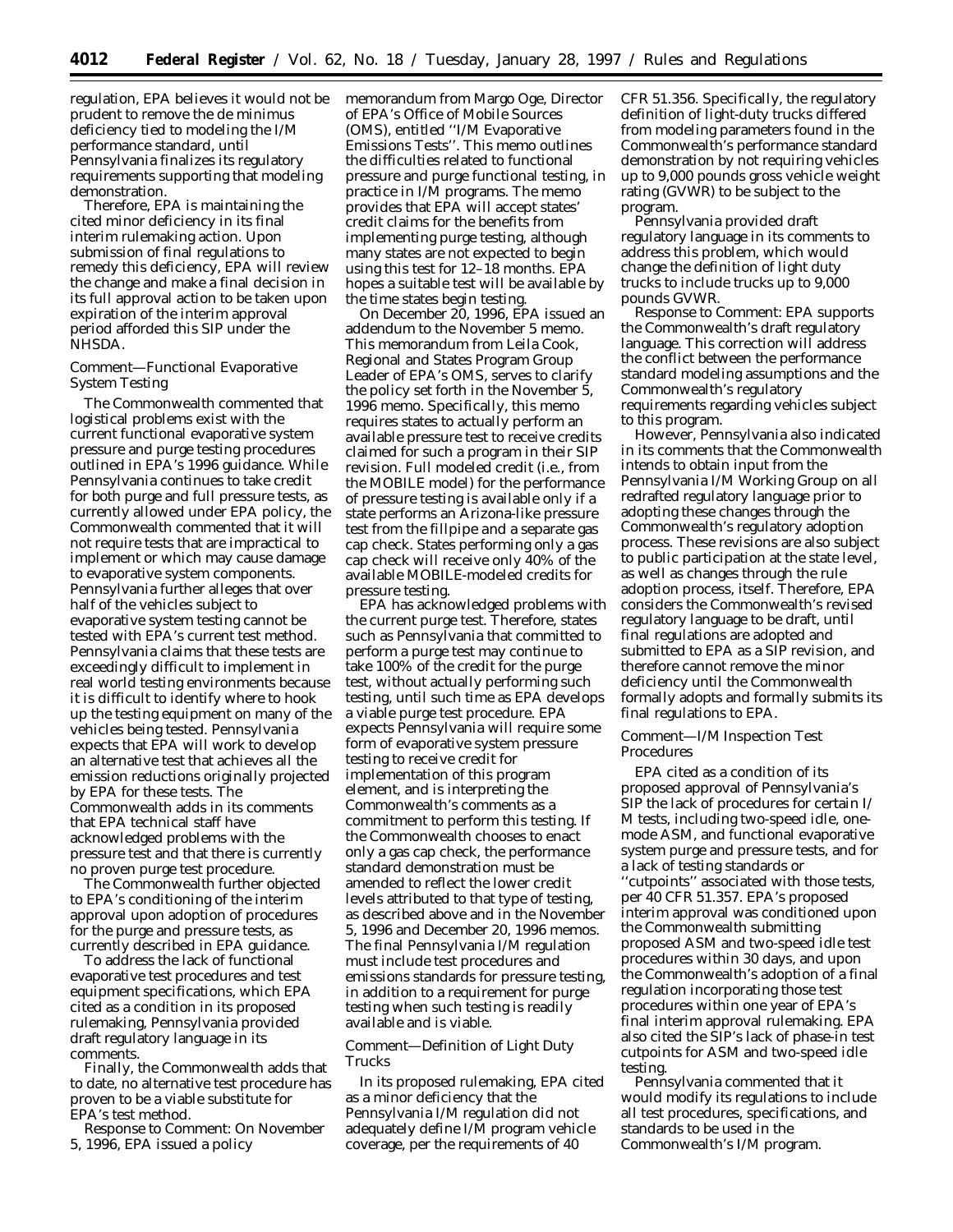Additionally, the Commonwealth provided draft regulatory language to incorporate idle and two-speed idle test procedures and standards. On November 1, 1996, Pennsylvania submitted a formal amendment to its SIP including draft specifications for ASM test procedures and ASM cutpoints.

*Response to Comment:* By submitting its proposed ASM test procedures in November of 1996, the Commonwealth has met the first of the requirements set forth in EPA's October 3, 1996 proposed interim conditional approval for a commitment needed to allow EPA to provide a conditional approval. Under the terms of EPA's proposal, if those requirements were not satisfied, EPA could not proceed with its final interim rulemaking action.

To satisfy the condition for interim approval, the Commonwealth must submit its final test equipment specifications and test procedures for the ASM and two-speed idle tests, as well as the regulations which require those tests as defined in the performance standard, within twelve months of today's action. The condition, amended to reflect the fact that the Commonwealth has provided a commitment to satisfy this condition by a date certain, is being maintained in today's action.

### *Comment—Requirement for Real-Time Data Link Between Inspection Stations and the Commonwealth*

Pennsylvania commented that it will include a real-time computer data link between test stations and the Commonwealth, or its contractor. The Commonwealth also provided in its comments draft regulatory language to require this real-time connection.

*Response to Comment*: EPA supports the Commonwealth's draft regulatory language requiring a real-time data link between inspection stations and the state. This amendment would satisfy EPA's related de minimus deficiency cited in the October 3 proposal.

However, elsewhere in its comments the Commonwealth indicated that it intends to obtain input from the Pennsylvania I/M Working Group on all redrafted regulatory language prior to adopting these changes through the state's regulatory adoption process. These revisions are also subject to public participation at the state level, as well as changes through the rule adoption process. Therefore, EPA considers the Commonwealth's revised regulatory language to be draft, until final regulations are adopted and submitted to EPA as a SIP revision, and therefore cannot remove the minor

deficiency until the Commonwealth formally adopts and submits its final regulations to EPA.

#### *Comment—Use of One-Mode ASM Test Procedure*

In its proposed rulemaking, EPA stated that the Commonwealth was considering use of a two-mode ASM test in the Philadelphia area, instead of the one-mode ASM test described in the Commonwealth's SIP revision. Pennsylvania commented that it is not proposing to implement the two-mode ASM procedure at this time, opting instead to perform the one-mode ASM test.

*Response to Comment:* EPA supports Pennsylvania's use of the one-mode ASM test, as long as the Commonwealth can demonstrate that it meets the performance standard requirements of 40 CFR 51.351. EPA will make that determination upon submission of finally adopted regulations which correspond to the Commonwealth's final performance standard modeling. This determination will be made in the final SIP approval action for Pennsylvania's I/M program, which EPA will promulgate after all requirements specified in the interim approval have been satisfied.

### *Comment—Lack of Quality Control Procedures for ASM Testing*

EPA's proposed rulemaking cited as a de minimus deficiency a lack of quality control procedures for one-mode ASM testing, as required under 40 CFR 51.359. Pennsylvania commented that it contemporaneously submitted ASM quality control procedures with its ASM test procedures, specifications, and standards. The SIP was amended by Pennsylvania to include proposed ASM standards on November 1, 1996.

Pennsylvania stipulates that lack of quality control procedures is not a SIP approval issue, but is instead a SIP implementation, or compliance issue. Pennsylvania therefore argues that it has met the quality control requirement at 40 CFR 51.359.

*Response to Comment:* EPA's requirements for I/M program quality control are set forth in EPA's I/M regulation, at 40 CFR 51.359. Specifically, the SIP shall include the procedure manual, rule, ordinance, or law describing and establishing the quality control procedures and requirements. EPA believes that establishment of quality control procedures is a SIP approval issue, and is necessary to maintain an effective program. In practice, EPA believes that compliance oversight with these

established procedures is critical to the program's success.

The Commonwealth's proposed ASM equipment specifications submitted in November of 1996 describe and establish quality control measures related to that emissions measurement equipment. Since these specifications are subject to change until the Commonwealth submits its final SIP approval, EPA will make a final determination regarding this de minimus deficiency when it takes final rulemaking action at the end of the interim approval period provided for under the NHSDA.

*Comment—Issuance of Waivers by the State:* Waivers may be granted to motorists whose vehicles fail to meet I/ M testing standards after spending a reasonable amount of money to obtain repairs to that effect, after applying any available warranty coverage and excluding repairs needed for ''tampered'' vehicles. EPA's I/M regulation at 40 CFR  $51.360(c)(1)$ requires that if waivers are allowed under a state's I/M program, then such waivers may be granted only by the state or by a single contractor to the state.

The Commonwealth's proposed regulation allows qualified emission inspection stations to issue waivers. In its proposed rulemaking on the Commonwealth's I/M program, EPA cited as a de minimus deficiency the Commonwealth's allowance of I/M test waivers.

Pennsylvania commented that it believes the NHSDA modified the requirement for waiver issuance, and thus overrides EPA's I/M rule requirement for centralized waiver issuance. The Commonwealth's basis for this argument is that the NHSDA authorizes states to develop decentralized I/M programs, and that centralized waiver issuance is not compatible with Congress's intent. Pennsylvania argues that stringent safeguards have been built-in to its I/M program (i.e., technician certification, real-time data links between test stations and the state, and strict enforcement requirements) which allow inspection station personnel to issue waivers. Therefore, while Pennsylvania commits to correct its regulations to provide for waiver issuance by a single entity, the Commonwealth expressly requests that EPA allow decentralized waiver issuance.

*Response to Comment:* To assure quality control of the issuance of waivers, EPA required either the state or a single contractor to issue waivers under 40 CFR 51.360(c). EPA believes this requirement was not altered by the NHSDA. While the NHSDA does allow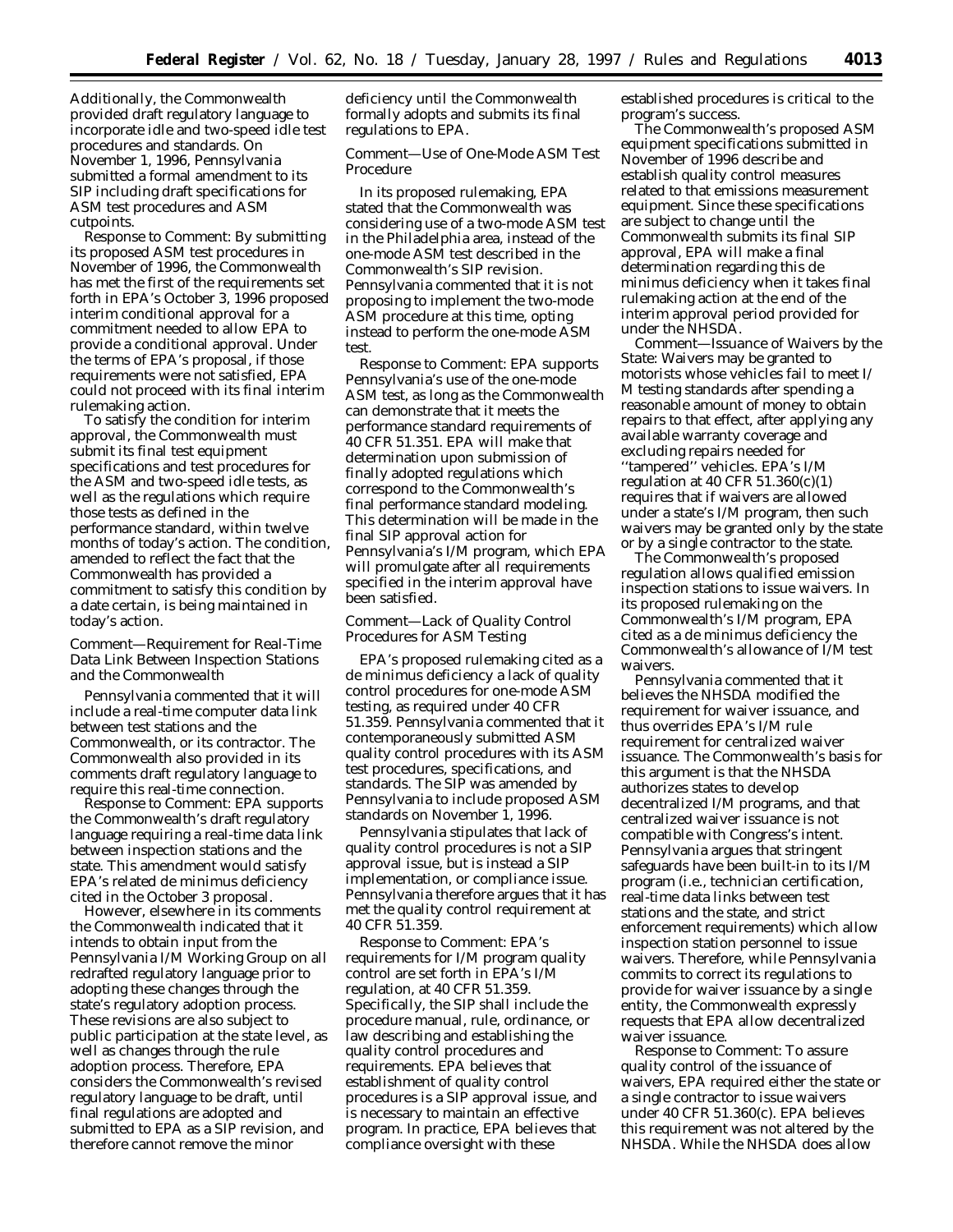for states to implement decentralized test networks, EPA does not believe that Congress intended this to alter the requirements of the I/M rule for quality assurance of the program. Further, EPA believes that issuance of waivers by one authority would provide an effective deterrent against fraud in decentralized or centralized testing networks, as well as to ensure consumer protection through consistency in waiver issuance criteria. EPA believes it is important for quality assurance purposes that waiver control remains in the hands of one entity. It is important to note that even prior to the advent of ''enhanced'' I/M programs, EPA has always maintained this requirement for centralized waiver issuance for both centralized and decentralized I/M programs. This requirement could also bolster public confidence in the repair industry by providing an objective verification of the appropriateness of test results and repairs.

Third-party verification of waiver eligibility serves to reinforce both the inspection test results and the capabilities of repair technicians within the program through positive reinforcement of the professionalism of the repair industry and the emissions testing program. Moreover, maintaining one waiver issuance authority provides an extra incentive for the vehicle repair industry to maintain integrity, leading to increased repair revenues and air quality benefits from the I/M program, itself. Additionally, since a centralized waiver system is not a new requirement, there is little reason to expect an increase in frustration and/or delays for the public.

Prior to passage of the NHSDA, EPA's I/M rule required centralized waiver issuance for all programs, both centralized and decentralized. Although the NHSDA increases flexibility to use decentralized programs, it in no way indicates that requirements applicable to all programs, such as waiver issuance should be altered. Therefore, EPA rejects the Commonwealth's request to eliminate the requirement for waiver issuance by a single entity, and urges the Commonwealth to consider means to comply with the quality assurance requirement of 40 CFR 51.360(c).

### *Comment—Demonstration of the Effectiveness of the Commonwealth's Sticker-Based Enforcement Mechanism*

The CAA requires that states ensure compliance through the denial of vehicle registration, with the exception of states having an existing enforcement alternative that demonstrates to the EPA Administrator that the alternative is more effective than registration denial

in ensuring that non-complying vehicles are not operated on public roads.

Pennsylvania's SIP relies upon a sticker-based means of enforcement to ensure motorist compliance with the program. In its proposal, EPA conditioned interim approval of the SIP upon the Commonwealth's satisfaction of the requirements of 40 CFR 51.361(b) related to demonstration of compliance enforcement effectiveness.

The Commonwealth commented that its SIP contains a demonstration of the effectiveness of sticker enforcement. The basis of the demonstration is that the Commonwealth has statistical data from the existing program indicating a motorist compliance rate of 97% (i.e., 97% of all registered subject vehicles actually comply with I/M testing requirements). However, for the same period, only 90.8% of the vehicles subject to a separate state requirement to have a valid auto insurance liability policy prior to obtaining re-registration actually complied with this requirement. The Commonwealth therefore concludes that the I/M program enforcement mechanism is more effective than a registration-based mechanism used to enforce a separate insurance requirement. A report contained in the SIP, as well as additional comments provided by the Commonwealth on EPA's proposed rule, provide details of the Commonwealth's comparative analysis. Finally, Pennsylvania comments that its proposed I/M program contains enhancements over the existing program which will ensure that the Commonwealth can maintain a 96% motorist compliance rate, in accordance with the Commonwealth's performance standard demonstration and the commitment provided in the Commonwealth's SIP to maintain that level of compliance. Therefore, the Commonwealth requests that EPA remove the proposed condition.

Another commenter indicated that EPA should require the Commonwealth to use registration denial as its means for motorist compliance enforcement. The Commonwealth's sticker enforcement effectiveness demonstration is based, in part, upon the Commonwealth's proposed integration of safety and emissions inspections into one process (i.e., safety inspections cannot be completed prior to completion of emissions testing). The commenter contends that with the expense and other constraints of enhanced I/M testing, many inspection stations in the existing I/M program may not participate in the enhanced I/M program, particularly in the Philadelphia area where more expensive and space-consuming ASM equipment is required. Therefore, it would be unfair and unreasonable to penalize safety-only inspection stations by placing them in a position to lose income because they do not perform emissions testing. Furthermore, this commenter also contends that it is not the responsibility of testing stations to act as ''policemen'' and serve as the front line for enforcement of the program. Therefore, the commenter supports registration denial as the only palatable means of motorist enforcement.

*Response to Comment:* While section 182 of the CAA compels states to adopt registration denial enforcement, it does provide certain states the option to demonstrate alternatives to the satisfaction of the EPA Administrator. EPA's I/M regulation at 40 CFR 51.361 defines criteria for states' use in demonstrating the effectiveness of preexisting alternatives to registration denial enforcement.

EPA reviewed the demonstration provided in the Commonwealth's I/M SIP, including a formal supplement to the SIP on June 27, 1996 to clarify the sticker enforcement demonstration. EPA concluded in its proposed rulemaking that the Commonwealth had not fully satisfied the specific requirements of 40 CFR 51.361(b) (1) and (2). EPA therefore proposed to condition its interim approval of the Commonwealth's I/M SIP revision on the condition that the Commonwealth demonstrate to the Administrator's satisfaction that the Commonwealth's sticker enforcement program is more effective at deterring noncompliance than denial of vehicle registration.

EPA believes the Commonwealth has made a compelling demonstration for an alternative to registration denial under the provisions of 40 CFR  $51.361(b)(1)(iii)$ , relating to general requirements for alternative enforcement mechanisms. However, the sticker enforcement / registration compliance study submitted in Pennsylvania's SIP and subsequent supplements provides only cursory information in relation to some of the specific requirements under 40 CFR 51.361 (b)(1) and (b)(2) necessary to demonstrate the effectiveness of a sticker-based enforcement alternative, and does not in and of itself fully satisfy EPA's requirements. Use of this type of generalized demonstration for its alternative enforcement mechanism does not remove the additional requirements specific to sticker-based enforcement alternatives set forth in 40 CFR 51.361(b)(2). Pennsylvania's SIP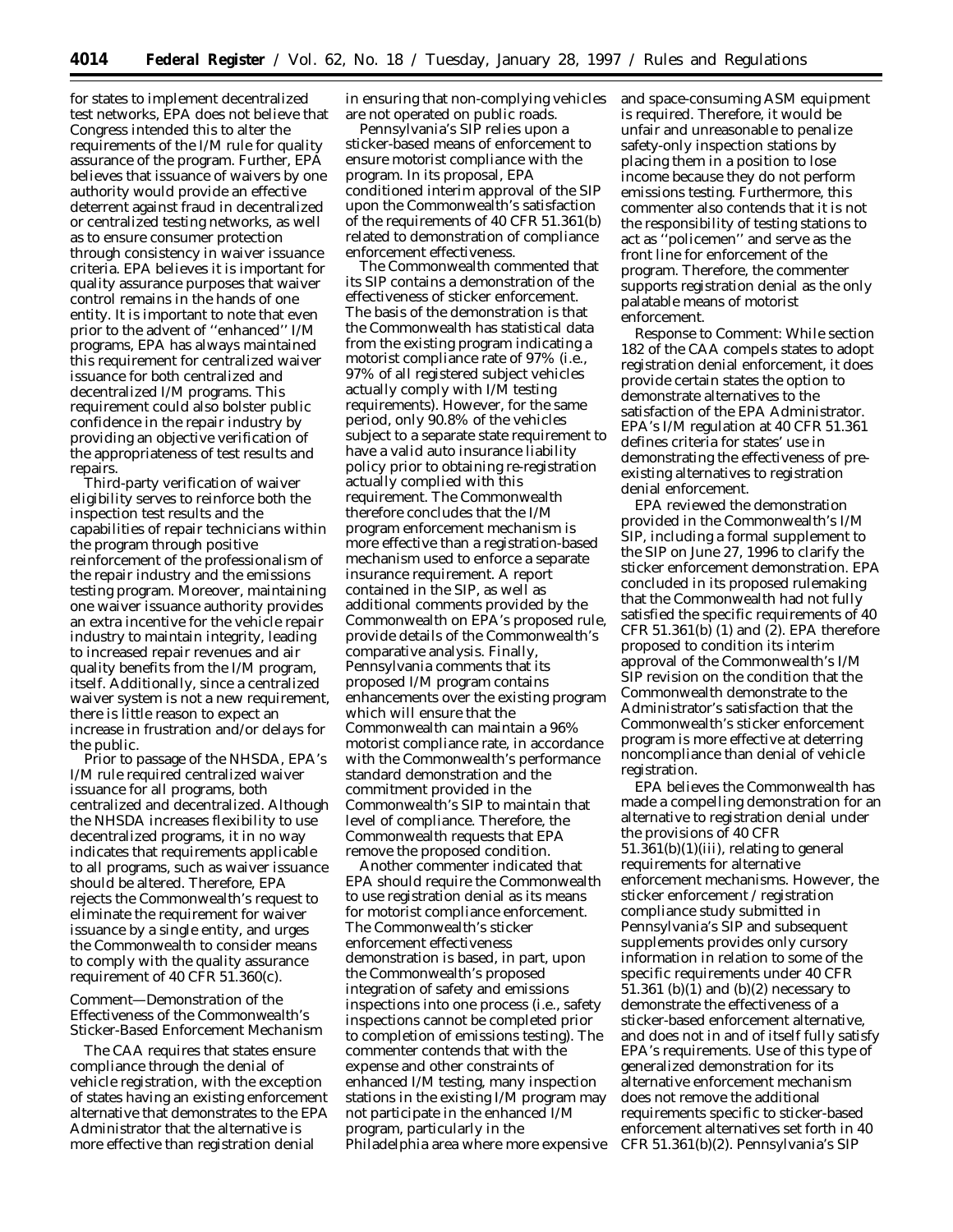does not yet comply with all of these requirements to EPA's satisfaction.

Therefore, EPA cannot remove the condition for approval related to the Commonwealth's choice of a stickerbased alternative to registration denialbased motorist compliance enforcement mechanism. However, Pennsylvania committed in its November 1, 1996 SIP supplement to submit any additional information needed to demonstrate the effectiveness of its sticker enforcement program. Since the CAA authorizes states to continue to use this type enforcement mechanism if a state can demonstrate the adequacy of that mechanism to EPA's satisfaction, EPA is compelled to allow the state to continue its use. Should a state pursue sticker enforcement, it is the state's, not EPA's, responsibility to consider equity and fairness issues for those affected by the state's choice for an I/M motorist enforcement mechanism. Therefore, EPA is today approving the Commonwealth's SIP, conditioned upon the Commonwealth remedying the deficiencies related to Pennsylvania's sticker enforcement mechanism, as described above.

## *Comment—Performance of Motorist Compliance Enforcement Program Oversight*

In its proposed rulemaking, EPA indicated that if the Commonwealth chooses to contract out the responsibilities for motorist compliance enforcement program oversight, as allowed by 40 CFR 51.362, Pennsylvania must submit an RFP that adequately addresses how such a private vendor will comply.

Pennsylvania commented that it intends to issue an RFP which requires submission of a proposal to demonstrate how the selected contractor will satisfy the required oversight requirements. The Commonwealth also indicated that such an RFP will require bidding contractors to describe how they intend to comply with the applicable federal requirements. Pennsylvania's comments also indicated that it intends to submit a copy of the proposal of the contractor selected to conduct this oversight, and that this submission will satisfy EPA's requirements for a description of the enforcement program oversight and information management activities.

*Response to Comment:* EPA supports the Commonwealth's approach to remedying this minor deficiency, with regard to a description of the motorist compliance enforcement oversight program, as required by 40 CFR 51.362.

Until such time that the Commonwealth amends its SIP to describe the motorist compliance

enforcement oversight program in detail, or to supplement the SIP with a legally binding contractual document that describes how a vendor will satisfy this federal requirement, EPA cannot consider the de minimus deficiency described in the October 3, 1996 proposed rulemaking to be remedied.

# *Comment—Performance of Quality Assurance Auditing*

EPA's proposal cited as a *de minimus* deficiency the lack of a requirement by the Commonwealth to annually audit their quality assurance auditors, as required under 40 CFR 51.363. Pennsylvania commented that it will modify its regulations to add such a requirement. In addition, the Commonwealth provided draft regulatory language in its comments to provide a partial means of remedying this deficiency.

Pennsylvania commented that it intends to have auditing functions performed by a private contractor. Again, Pennsylvania plans to issue an RFP to any interested vendors which requires a private vendor to comply with applicable federal requirements. Pennsylvania will then submit to EPA the proposal for the selected vendor, which it believes will satisfy EPA's requirement for a description of this program.

*Response to Comment:* EPA supports the Commonwealth's approach to remedying this minor deficiency, with regard to the federal requirement for the state to audit its own quality assurance auditors.

Until such time that the Commonwealth amends its SIP to describe in detail its quality assurance auditing process, or to supplement the SIP with a legally binding contractual document that describes how a vendor will comply with this federal requirement, EPA cannot consider the *de minimus* deficiency described in the October 3, 1996 proposed rulemaking to be remedied. Therefore, EPA is retaining in its final interim approval the *de minimus* deficiency related to this requirement.

In regard to the proposed regulatory revision to require this auditing of the Commonwealth's auditors, EPA finds the language acceptable. However, the Commonwealth intends to obtain input from the Pennsylvania I/M Working Group on all amendments to its I/M regulation prior to adopting these changes through the the regulatory adoption process. These revisions are also subject to public participation at the state level, as well as changes through the rule adoption process. Therefore, EPA considers the

Commonwealth's revised regulatory language to be draft, until final regulations are adopted and submitted to EPA as a SIP revision.

Therefore EPA cannot remove the minor deficiency until the Commonwealth formally adopts and submits to EPA its final regulations and the RFP or other legal document describing this I/M program function to the detail required under federal law.

#### *Comment—Recordkeeping Requirements for Enforcement Actions*

EPA's proposed rulemaking cited that the Commonwealth's SIP does not include provisions for Pennsylvania to maintain and submit to EPA records of enforcement actions taken by the Commonwealth against emission inspection stations. The Commonwealth comments assert that EPA's regulations at 40 CFR 51.364 require *only* that the state maintains such records, not that the state is required to submit such records to EPA. Pennsylvania contends that its regulations, as submitted in the March SIP submittal, currently require that these records be maintained by the Commonwealth, and that such records are available to EPA for inspection at any time.

*Response to Comment:* EPA agrees with this comment. EPA's proposal mistakenly cited the Commonwealth's failure to submit records of inspection station enforcement including warnings, fines, suspensions, revocations, etc., in addition to maintenance of such records. This is not a requirement of 40 CFR 51.364, and therefore EPA accepts the Commonwealth's comment. Recordkeeping may be limited to maintenance of such enforcement records, and inclusion of such related enforcement statistics in summary reports to EPA, per requirements of 40 CFR 51.366(b).

EPA is amending its *de minimus* requirement related to maintenance and submission of such records to require only maintenance of those records.

### *Comment—Data Collection and Data Analysis Reporting*

EPA indicated in its proposed rulemaking that Pennsylvania must provide the RFP for how the data collection and data analysis and reporting requirements at 40 CFR 51.365 and 366. The Commonwealth commented that there is no federal requirement for how data is to be collected, only that the SIP must describe the type of data to be collected. The Commonwealth argues that since EPA raised no objections in its proposed rulemaking to the type of data to be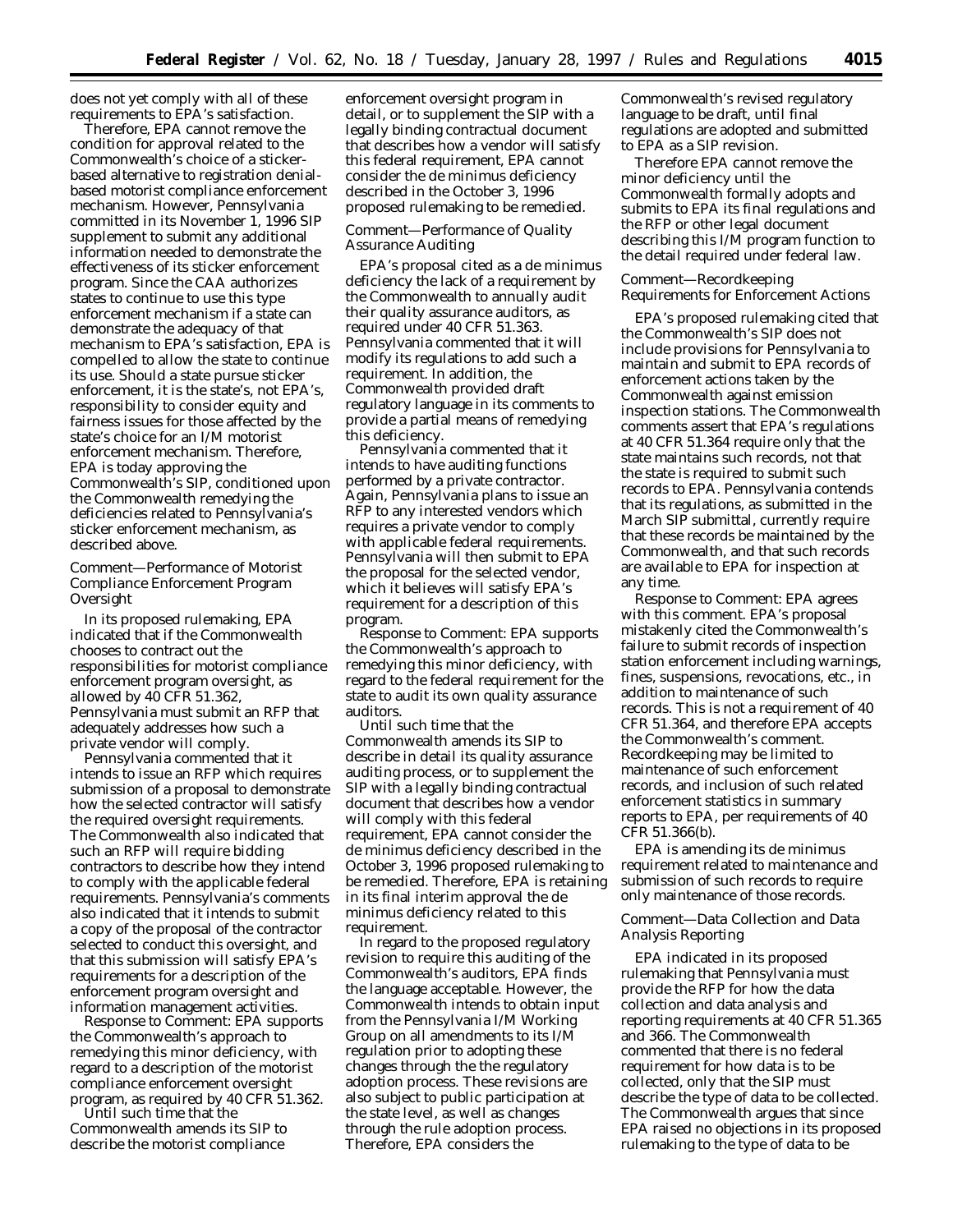collected, Pennsylvania meets the SIP requirements of EPA's regulations.

Pennsylvania commented that it intends to issue an RFP which requires the vendor's proposal to demonstrate how the vendor will comply with federal data collection and data analysis and reporting requirements. Pennsylvania contends that analysis and submittal of reports is an implementation issue, and not a SIP approval requirement, and that submission of this information in the SIP is neither necessary nor a basis for approval.

*Response to Comment:* EPA's proposal cites a failure by the Commonwealth to address in its SIP how the state, or its contractor, will comply with the data collection requirements of 40 CFR 51.365 and 51.366, as well as how it will comply with the reporting requirements of § 51.366.

Until the Commonwealth either amends its SIP to describe the data elements that will be collected under 40 CFR 51.365, or to submit an RFP or other legally binding document to describe how a contractor to the Commonwealth will fulfill this function, EPA does not consider this requirement to be satisfied. Contrary to the Commonwealth's assertion, EPA noted in its proposal that the Commonwealth's SIP submittal does not adequately address how a private vendor will comply with the specific requirements of 40 CFR 51.365. Therefore, EPA refutes the Commonwealth's allegation that EPA raised no objections to the type of data to be collected by the Commonwealth.

At this time, the Commonwealth has not submitted either an RFP, or a legally binding document, which demonstrates that the contractor selected by the Commonwealth to perform data analysis and reporting to EPA will satisfy the requirements for those responsibilities described within 40 CFR 51.366. While the performance of data analysis and submission of such data summary reports to EPA are both implementation issues, the SIP must describe the type of data to be collected, including a detailed description of the specific elements to be included in the state's reports required to be compiled and submitted under 40 CFR 51.366. While data analysis and reporting are implementation functions, the specific description of what is to be reported must be included in the SIP, and is thus a SIP approvability issue.

Until such time that the Commonwealth amends its SIP to describe in detail the data collection, analysis, and reporting functions, or to supplement the SIP with an RFP or other legal contractual document that describes how a vendor will satisfy this federal requirement, EPA cannot consider the de minimus deficiency, as described in the October 3, 1996 proposed rulemaking, to be remedied.

## *Comment—Requirement for Inspector Training*

EPA's proposal cites as de minimus the failure on the part of the Commonwealth in its SIP to require inspectors to complete refresher training or to pass a skills re-test prior to being recertified. The SIP also cites a lack of commitment on the Commonwealth's part to monitor and evaluate the delivery of the inspector training program. Pennsylvania provided draft regulatory language to remedy these deficiencies in its comments to EPA's proposal.

*Response to Comment:* EPA supports the Commonwealth's draft regulatory language. Once the regulatory language is finalized, this correction would remedy the minor deficiency set forth in EPA's October 3, 1996 proposed rulemaking.

However, Pennsylvania also indicated in its comments that the Commonwealth intends to obtain input from the Pennsylvania I/M Working Group on all redrafted regulatory language prior to adopting these changes through the state's regulatory adoption process. These revisions are also subject to public participation at the state level, as well as to changes through the rule adoption process, itself. Therefore, EPA considers the Commonwealth's revised regulatory language to be draft, until final regulations are adopted and submitted to EPA as a SIP revision, and therefore cannot remove the minor deficiency until the Commonwealth formally adopts and formally submits its final regulations to EPA.

## *Comment—Public Information and Consumer Protection Plan*

In its October 3, 1996 rulemaking, EPA found the SIP's lack of a description of a public information plan and a consumer protection plan to be de minimus deficiency. Since the SIP indicates that these responsibilities are to be privatized through contract with a vendor, EPA proposed that the RFP describing how that vendor would comply with those requirements of 40 CFR 51.368 should be submitted to EPA as part of the SIP revision.

Pennsylvania commented that it intends to issue an RFP which will require vendors to adopt a plan to include the following public information: the air quality problem, requirements of federal and state law, role of motor vehicles in the air quality problem, the need for and benefits of an I/M program, how to maintain a vehicle in a low-emission condition, how to find a qualified repair technician, and the requirements of the I/M program.

The Commonwealth intends to provide alternative repair statistical information to motorists, as required by 40 CFR 51.368(a). The separate requirement to conduct performance monitoring of repair stations is found at 40 CFR 51.369(b)(1). Rather than providing detailed statistics on a repair facility's ability to repair specific vehicles, the Commonwealth intends to convey to the public similar information on the relative ability of a repair facility to perform repairs on specific emission systems components, in relation to average costs for those repairs across an entire county.

In a related comment, Pennsylvania indicated that it will amend its regulation to require inspection stations to provide software generated interpretive diagnostic information to vehicle owners failing a test, as a partial means of complying with the performance monitoring requirements for improving repair effectiveness found at 40 CFR 51.369.

*Response to Comment:* The Commonwealth has not yet provided an adequately detailed description of its public awareness plan in its SIP, as required by EPA's regulation at 40 CFR 51.368(a). While inclusion of the specific information described above (and in the Commonwealth's comments) would in an RFP or other legally binding contractual document would serve, in part, to satisfy the federal requirement, the Commonwealth has not yet provided either.

Further, Pennsylvania has not yet amended the SIP, or submitted an RFP to describe, in detail, its approach to satisfying the performance monitoring requirements of 40 CFR 51.369(b)(1). Pennsylvania must develop an approvable performance monitoring plan in order to satisfy the public information plan requirements of 40 CFR 51.368 which depend upon performance monitoring information.

Pennsylvania does assert in its comments that it believes this performance monitoring approach will satisfy the requirements of 40 CFR 51.369(b)(1). This does not remedy the minor deficiency cited in EPA's proposed rulemaking related to the requirements of 40 CFR 51.369(b)(1) for a performance monitoring plan.

EPA will not accept an alternative to the performance monitoring function required under 40 CFR 51.369(b)(1),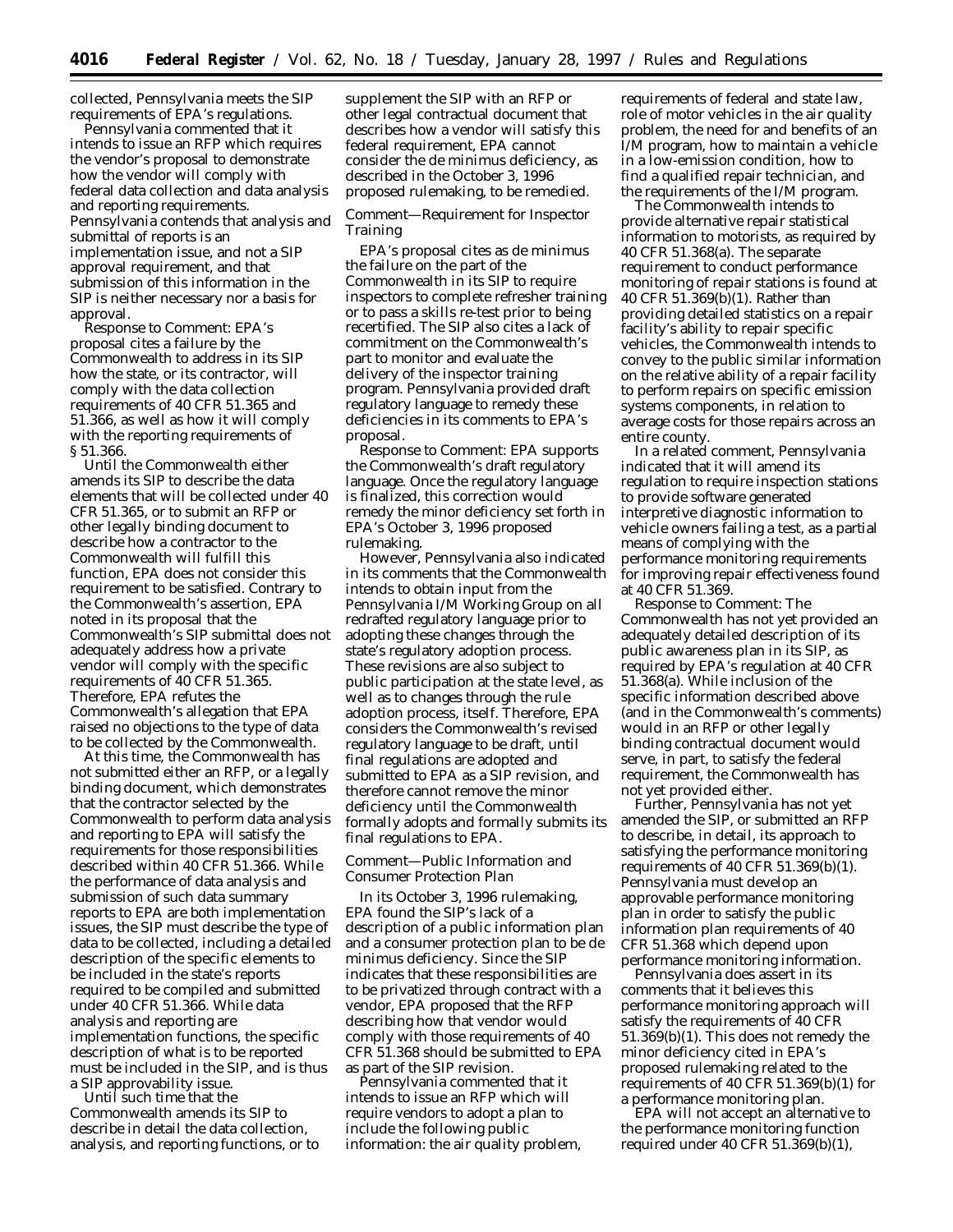unless that alternative focuses not only upon the cost of repairs, but also upon the facility-specific effectiveness of those repairs in relation to the purpose of the I/M program (i.e., reducing emissions levels for the vehicle for the pollutant for which it failed an I/M test).

The Commonwealth must amend its SIP to describe in detail the performance monitoring function, and its application to consumer information and consumer protection; per the requirements of 40 CFR 51.368(a) and 40 CFR 51.369(b)(1). Until then, EPA must maintain the related *de minimus* deficiency, as described in the October 3, 1996 proposed rulemaking, in its final interim approval action.

*Comment—Description of On-Road Testing Requirements*

EPA's proposed rulemaking cited as a minor deficiency the SIP's lack of information regarding the Commonwealth's proposed on-road testing program. Specifically, EPA cited a lack of information on resource allocations, methods of analyzing and reporting the results of the testing, and information on staffing requirements for both the Commonwealth and any vendor to perform on-road testing.

Pennsylvania commented that its RFP will address the issue of compliance by a private vendor and will comply with federal on-road testing requirements. That RFP is to require vendors bidding on the contract to submit a proposal demonstrating compliance with federal on-road testing requirements. Pennsylvania commented that it would then submit to EPA the proposal for the selected vendor, which it believes will satisfy EPA's requirement for a detailed description of this program.

Pertaining to the requirement for demonstrating adequate resources to perform on-road testing functions, Pennsylvania commented that it will provide detailed staffing requirements for Commonwealth staff committed to this function.

*Response to Comment:* EPA supports the Commonwealth's approach to remedying this minor deficiency, with regard to the on-road testing program description and the resources to operate that program.

Until such time that the Commonwealth amends its SIP to describe the on-road testing program in detail, or to supplement the SIP with a legal contractual document that describes how a vendor will satisfy this federal requirement, EPA cannot consider the de minimus deficiency, as described in the October 3, 1996 proposed rulemaking, to be remedied. Additionally, the deficiency cannot be remedied until Pennsylvania amends

the SIP to adequately describe the resources allocated to on-road testing.

#### **IV. Final Rulemaking Action**

EPA is conditionally approving the enhanced I/M program as a revision to the Pennsylvania SIP, based upon certain conditions. Should the Commonwealth fail to fulfill the conditions by the deadlines contained in each condition, the latest of which is no more than one year after the date of EPA's final interim approval action, this conditional, interim approval will convert to a disapproval pursuant to CAA section  $110(k)(4)$ . In that event, EPA would issue a letter to notify the Commonwealth that the conditions had not been met.

**V. Conditional Interim Approval**

Under the terms of EPA's October 3, 1996 proposed interim conditional approval rulemaking, the Commonwealth was required to make commitments (within 30 days) to remedy five major deficiencies with the I/M program SIP (as specified in the NPR), within twelve months of final interim approval. On November 1, 1996, Pennsylvania submitted a letter from James M. Seif, Secretary of the Pennsylvania Department of Environmental Protection, to EPA committing to satisfy the major deficiencies cited in the NPR, by dates certain specified in the letter. Since EPA is in receipt of the Commonwealth's commitments, EPA is today taking final conditional approval action upon the Pennsylvania I/M SIP, under section 110 of the CAA. As discussed in detail later in this notice, this approval is being granted on an interim basis, for an 18-month period under authority of the NHDSA.

The conditions for approvability of the SIP are as follows:

(1) By no later than September 15, 1997, a notice must be published in the *Pennsylvania Bulletin* by the Secretary of the Pennsylvania Department of Transportation which certifies that the enhanced I/M program is required in order to comply with federal law and also certifies the geographic areas which are subject to the enhanced I/M program (the geographic coverage must be identical to that listed in Appendix A– 1 of the March 22, 1996 SIP submittal), and certifies the commencement date of the enhanced I/M program. The I/M program for the five-county Philadelphia area and for the fourcounty Pittsburgh area must commence by no later than November 15, 1997, and the I/M program for the remaining 16 counties must commence no later than November 15, 1999.

(2) The Commonwealth must submit to EPA as a SIP amendment, within twelve months of EPA's final interim rulemaking action, the final Pennsylvania I/M regulation which requires a METT-based evaluation be performed on 0.1% of the subject fleet each year as per 40 CFR 51.353(c)(3) and which meets all other program evaluation elements specified in 40 CFR 51.353(c). EPA is amending this condition from that of its proposed rulemaking to remove the portion of the condition which would require the Commonwealth to comply with the requirements of 40 CFR 51.353(b)(1).

(3) By no later than November 15, 1997, the Commonwealth must submit a demonstration to EPA as an amendment to the SIP that meets the requirements of 40 CFR 51.361 (b)(1) and (b)(2) and demonstrates that Pennsylvania's existing sticker enforcement system is more effective than registration denial enforcement.

(4) Within twelve months of EPA's final interim rulemaking action, Pennsylvania must adopt and submit a final Pennsylvania I/M regulation which requires and which specifies the following: exhaust test procedures, standards, and equipment specifications; and evaporative system functional test methods, standards and procedures; a visual inspection procedure for determining the presence of or tampering with of vehicle emission control devices; and a repair technician training and certification (TTC) program. The test methods and procedures established under the Commonwealth's I/M regulation must be acceptable to EPA, as well as to the Commonwealth. The test methods and standards provided for by the Commonwealth's final regulation must reflect the modeling assumptions found in the Commonwealth's final performance standard modeling demonstration (which must satisfy the requirements of 40 CFR 51.351).

Within the same time frame, detailed test equipment specifications and standards (which are acceptable to EPA, as well as to the Commonwealth) for all of the I/M evaporative and exhaust tests provided for by the Commonwealth's regulation (as described above) must be finalized and submitted as a SIP revision to EPA.

(5) The Commonwealth must perform and submit the final modeling demonstration that its program will meet the relevant enhanced performance standard, within twelve months of today's final interim rulemaking.

In addition to the above conditions, the Commonwealth must correct several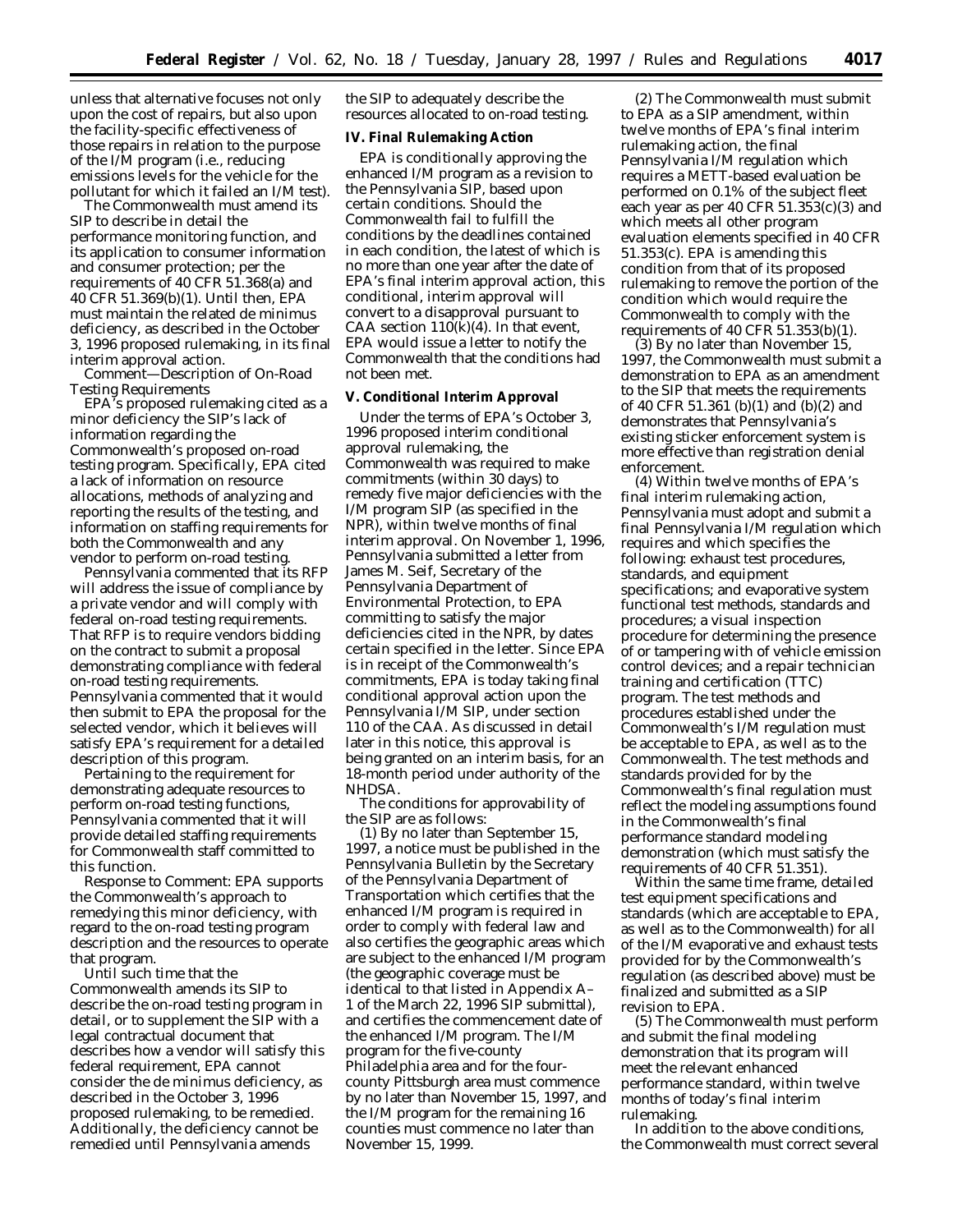minor, or *de minimus,* deficiencies related to CAA requirements for enhanced I/M. Although satisfaction of these deficiencies does not affect the conditional interim approval status of the Commonwealth's rulemaking, these deficiencies must be corrected in the final I/M SIP revision, to be submitted at the end of the 18-month interim period:

(1) The final I/M SIP submittal must detail the number of personnel and equipment dedicated to the quality assurance program, data collection, data analysis, program administration, enforcement, public education and assistance, on-road testing and other necessary functions as per 40 CFR 51.354;

(2) The definition of light duty truck in the definitions section of the final Pennsylvania I/M regulation must provide for coverage up to 9,000 pounds GVWR;

(3) The final Pennsylvania I/M regulation must require implementation of the final full stringency emission standards at the beginning of the second test cycle so that the state can obtain the full emission reduction program credit prior to the first program evaluation date;

(4) The final Pennsylvania I/M regulation must require a real-time data link between the state or contractor and each emission inspection station as per 40 CFR 51.358(b)(2);

(5) The final I/M SIP submittal must provide quality control requirements for one-mode ASM (or two-mode ASM if the Commonwealth opts for it);

(6) The Pennsylvania I/M regulation must *only* allow the Commonwealth or a single contractor to issue waivers as per 40 CFR 51.360(c)(1);

(7) The final I/M SIP submittal must include the RFP, or other legally binding document, which adequately addresses how the private vendor selected to perform motorist compliance enforcement responsibilities for the Commonwealth's program will comply with the requirements as per 40 CFR 51.362;

(8) The final I/M SIP submittal must include the RFP that adequately addresses how the private vendor will comply with 40 CFR 51.363, a procedures manual which adequately addresses the quality assurance program and a requirement that annual auditing of the quality assurance auditors will occur as per 40 CFR 51.363(d)(2);

(9) The final I/M SIP submittal must include provisions to maintain records of all warnings, civil fines, suspensions, revocations, violations and penalties against inspectors and stations, per the requirements of 40 CFR 51.364;

(10) The final I/M SIP submittal must include a RFP, or other legally binding document, which adequately addresses how the private vendor selected by the Commonwealth to perform data collection and data analysis and reporting will comply with all the requirements of 40 CFR 51.365 and 51.366;

(11) The final Pennsylvania I/M regulation must require that emissions inspectors complete a refresher training course or pass a comprehensive skill examination prior to being recertified and the final SIP revision must include a commitment that the Commonwealth will monitor and evaluate the inspector training program delivery, per the requirements of 40 CFR 51.367;

(12) The final I/M SIP submittal must include a RFP, or other legally binding document, which adequately addresses how the Commonwealth's selected contractor will comply with the public information requirements of 40 CFR 51.368;

(13) The Pennsylvania I/M regulation must include provisions that meet the requirements of 40 CFR 51.368(a) and 51.369(b) for a repair facility performance monitoring program plan and for providing the motorist with diagnostic information based on the particular portions of the test that were failed; and

(14) The final I/M SIP submittal must contain sufficient information to adequately address the on-road test program resource allocations, methods of analyzing and reporting the results of the on-road testing, and information on staffing requirements for both the Commonwealth and the private vendor for the on-road testing program.

### **VI. Further Requirements for Permanent I/M SIP Approval**

This approval is being granted on an interim basis for a period of 18 months, under the authority of section 348 of the National Highway Systems Designation Act of 1995. At the end of this period, the approval will lapse. At that time, EPA must take final rulemaking action upon the Commonwealth's SIP, under the authority of section 110 of the Clean Air Act. Final approval of the Commonwealth's plan will be granted based upon the following criteria:

(1) The Commonwealth has complied with all the conditions of its commitment to EPA;

(2) EPA's review of the Commonwealth's program evaluation confirms that the appropriate amount of program credit was claimed by the Commonwealth and achieved with the interim program;

(3) Final program regulations are submitted to EPA; and

(4) The Commonwealth's I/M program meets all of the requirements of EPA's I/M rule, including those de minimis deficiencies identified in the October 3, 1996 proposal (61 FR 51638) as minor for purposes of interim approval.

### **VII. Administrative Requirements**

Nothing in this action should be construed as permitting or allowing or establishing a precedent for any future request for revision to any state implementation plan. Each request for revision to the state implementation plan shall be considered separately in light of specific technical, economic, and environmental factors and in relation to relevant statutory and regulatory requirements.

### *A. Executive Order 12866*

This action has been classified as a Table 3 action for signature by the Regional Administrator under the procedures published in the **Federal Register** on January 19, 1989 (54 FR 2214–2225), as revised by a July 10, 1995 memorandum from Mary Nichols, Assistant Administrator for Air and Radiation. The Office of Management and Budget (OMB) has exempted this regulatory action from E.O. 12866 review.

#### *B. Regulatory Flexibility Act*

Under the Regulatory Flexibility Act, 5 U.S.C. 600 *et seq.*, EPA must prepare a regulatory flexibility analysis assessing the impact of any proposed or final rule on small entities. 5 U.S.C. 603 and 604. Alternatively, EPA may certify that the rule will not have a significant impact on a substantial number of small entities. Small entities include small businesses, small not-for-profit enterprises, and government entities with jurisdiction over populations of less than 50,000.

Conditional approvals of SIP submittals under section 110 and subchapter I, part D of the CAA do not create any new requirements but simply approve requirements that the State is already imposing. Therefore, because the Federal SIP approval does not impose any new requirements, I certify that it does not have a significant impact on any small entities affected. Moreover, due to the nature of the Federal-State relationship under the CAA, preparation of a flexibility analysis would constitute Federal inquiry into the economic reasonableness of state action. The Clean Air Act forbids EPA to base its actions concerning SIPs on such grounds. *Union Electric Co.* v. *U.S. EPA,*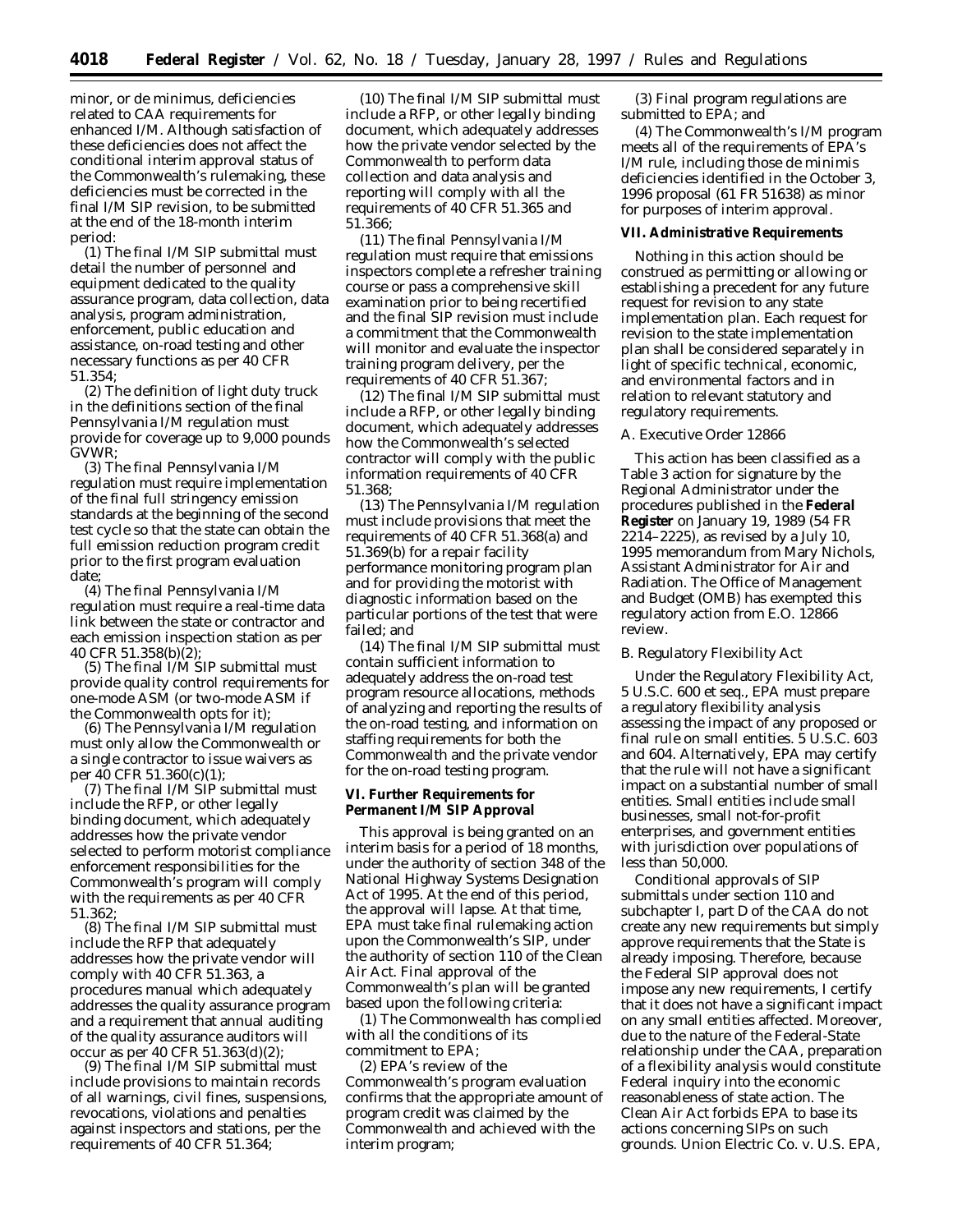427 U.S. 246, 255–66 (1976); 42 U.S.C. 7410(a)(2).

If the conditional approval is converted to a disapproval under section 110(k), based on the State's failure to meet the commitment, it will not affect any existing state requirements applicable to small entities. Federal disapproval of the state submittal does not affect its stateenforceability. Moreover, EPA's disapproval of the submittal does not impose a new Federal requirement. Therefore, EPA certifies that this disapproval action does not have a significant impact on a substantial number of small entities because it does not remove existing requirements nor does it substitute a new federal requirement.

### *C. Unfunded Mandates*

Under Section 202 of the Unfunded Mandates Reform Act of 1995 (''Unfunded Mandates Act''), signed into law on March 22, 1995, EPA must prepare a budgetary impact statement to accompany any proposed or final rule that includes a Federal mandate that may result in estimated costs to State, local, or tribal governments in the aggregate; or to private sector, of \$100 million or more. Under Section 205, EPA must select the most cost-effective and least burdensome alternative that achieves the objectives of the rule and is consistent with statutory requirements. Section 203 requires EPA to establish a plan for informing and advising any small governments that may be significantly or uniquely impacted by the rule.

EPA has determined that the approval action proposed/promulgated does not include a Federal mandate that may result in estimated costs of \$100 million or more to either State, local, or tribal governments in the aggregate, or to the private sector. This Federal action approves pre-existing requirements under State or local law, and imposes no new requirements. Accordingly, no additional costs to State, local, or tribal governments, or to the private sector, result from this action.

# *D. Submission to Congress and the General Accounting Office*

Under 5 U.S.C. 801(a)(1)(A) as added by the Small Business Regulatory Enforcement Fairness Act of 1996, EPA submitted a report containing this rule and other required information to the U.S. Senate, the U.S. House of Representatives and the Comptroller General of the General Accounting Office prior to publication of the rule in today's **Federal Register**. This rule is

not a ''major rule'' as defined by 5 U.S.C. 804(2).

### *E. Petitions for Judicial Review*

Under section 307(b)(1) of the Clean Air Act, petitions for judicial review of this action must be filed in the United States Court of Appeals for the appropriate circuit by March 31, 1997.

Filing a petition for reconsideration by the Administrator of this final rule to conditionally approve the Pennsylvania I/M SIP, on an interim basis, does not affect the finality of this rule for the purposes of judicial review, nor does it extend the time within which a petition for judicial review may be filed, and shall not postpone the effectiveness of such rule or action. This action may not be challenged later in proceedings to enforce its requirements. (See section 307(b)(2) of the Administrative Procedures Act).

#### **List of Subjects in 40 CFR Part 52**

Environmental protection, Air pollution control, Carbon monoxide, Hydrocarbons, Intergovernmental relations, Nitrogen dioxide, Ozone, Reporting and recordkeeping requirements.

Dated: January 13, 1997.

**W. Michael McCabe,**

*Regional Administrator, Region III.* Chapter I, title 40, of the Code of Federal Regulations is amended as follows:

#### **PART 52—[AMENDED]**

1. The authority citation for part 52 continues to read as follows:

**Authority:** 42 U.S.C. 7401–7671q.

#### **Subpart NN—Pennsylvania**

2. Section 52.2026 is added to read as follows:

### **§ 52.2026 Conditional Approval.**

The Commonwealth of Pennsylvania's March 27, 1996 submittal for an enhanced motor vehicle inspection and maintenance (I/M) program, as amended on June 27, 1996 and July 29, 1996, and November 1, 1996, is conditionally approved based on certain contingencies, for an interim period to last eighteen months.

(a) The conditions for approvability are as follows:

(1) By no later than September 15, 1997, a notice must be published in the *Pennsylvania Bulletin* by the Secretary of the Pennsylvania Department of Transportation which certifies that the enhanced I/M program is required in order to comply with federal law and also certifies the geographic areas which are subject to the enhanced I/M program (the geographic coverage must be identical to that listed in Appendix A– 1 of the March 22, 1996 SIP submittal), and certifies the commencement date of the enhanced I/M program. The I/M program for the five-county Philadelphia area and for the fourcounty Pittsburgh area must commence by no later than November 15, 1997, and the I/M program for the remaining 16 counties must commence no later than November 15, 1999.

(2) The Commonwealth must submit to EPA as a SIP amendment, within twelve months of EPA's final interim rulemaking action, the final Pennsylvania I/M regulation which requires a mass-based emission, transient testing-based evaluation be performed on 0.1% of the subject fleet each year as per 40 CFR 51.353(c)(3) and which meets the program evaluation elements as specified in 40 CFR 51.353(c).

(3) By no later than November 15, 1997, the Commonwealth must submit a demonstration to EPA as an amendment to the SIP that meets the requirements of 40 CFR 51.361(b)(1) and (b)(2) and demonstrates that Pennsylvania's existing sticker enforcement system is more effective than registration denial enforcement.

(4) Within twelve months of EPA's final interim rulemaking action, Pennsylvania must adopt and submit a final Pennsylvania I/M regulation which requires and which specifies the following: exhaust test procedures, standards, and equipment specifications; and evaporative system functional test methods, standards and procedures; a visual inspection procedure for determining the presence of or tampering with of vehicle emission control devices; and a repair technician training and certification (TTC) program. The test methods and procedures established under the Commonwealth's I/M regulation must be acceptable to EPA, as well as to the Commonwealth. The test methods and standards provided for by the Commonwealth's final regulation must reflect the modeling assumptions found in the Commonwealth's final performance standard modeling demonstration (which must satisfy the requirements of 40 CFR 51.351). Within the same time frame, detailed test equipment specifications and standards (which are acceptable to EPA, as well as to the Commonwealth) for all of the I/ M evaporative and exhaust tests provided for by the Commonwealth's regulation (as described above) must be finalized and submitted as a SIP revision to EPA.